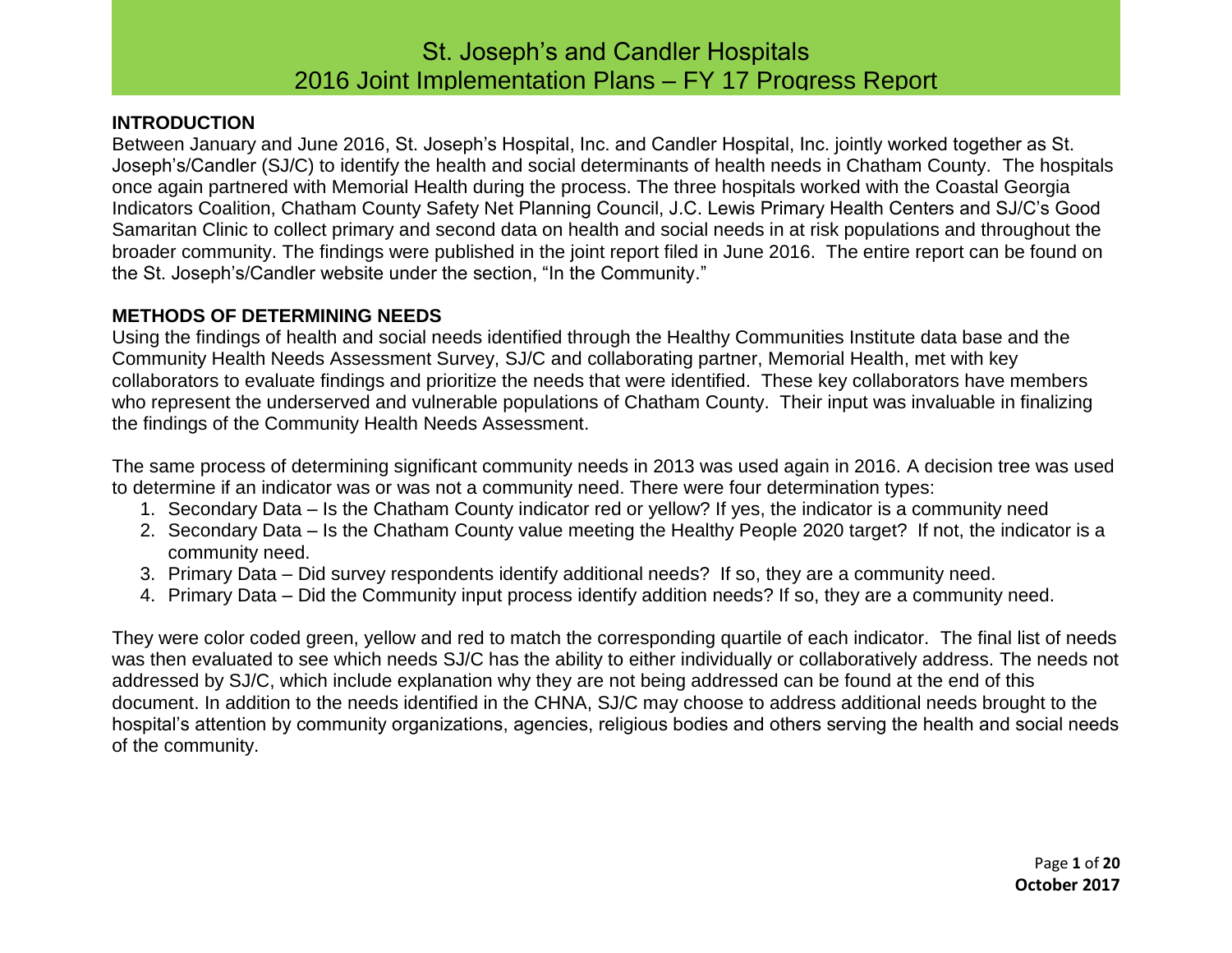### **NEEDS IDENTIFIED WHICH ST. JOSEPH'S/CANDLER WILL ADDRESS**

| <b>NEED IDENTIFIED:</b>                                                                                                                                                                        | Increase Access to Health Insurance for Adults and Children                              |                                                                                                                                                                                                                                                                                                        |                                                                                                                                                                                                                                                                                         |
|------------------------------------------------------------------------------------------------------------------------------------------------------------------------------------------------|------------------------------------------------------------------------------------------|--------------------------------------------------------------------------------------------------------------------------------------------------------------------------------------------------------------------------------------------------------------------------------------------------------|-----------------------------------------------------------------------------------------------------------------------------------------------------------------------------------------------------------------------------------------------------------------------------------------|
| Objective:                                                                                                                                                                                     | Contribute to the decrease in the percent of uninsured in Chatham County by June<br>2019 |                                                                                                                                                                                                                                                                                                        |                                                                                                                                                                                                                                                                                         |
| <b>Initiative/Program/Service</b><br><b>Population Target</b>                                                                                                                                  | <b>Timeline</b>                                                                          | <b>Action Steps/Responsible Party</b>                                                                                                                                                                                                                                                                  | <b>Target Completion Date</b><br>& Metrics                                                                                                                                                                                                                                              |
| Goal 1: Enroll eligible patients in<br><b>GA Medicaid Program</b><br><b>Population Target: Uninsured</b><br>patients living at 200% of the<br>Federal Poverty Level or less                    | July 2016 -<br>June 2019                                                                 | 1.) Provide Medicaid application assistance to<br>eligible clients through St. Mary's Center's Public<br><b>Benefit Enrollment Services.</b>                                                                                                                                                           | Assist 200 patients with<br>Medicaid applications through<br>St. Mary's<br><b>FY17 Outcomes</b><br><b>New Applications Adult: 357</b><br><b>Renewed Applications Adult:</b><br>136<br><b>Enrolled Children: 484</b>                                                                     |
|                                                                                                                                                                                                |                                                                                          | 2.) Assist SJ/C indigent patients with Medicaid<br>enrollment<br>Responsible Parties: Directors and/or Managers of<br>SJ/C's St. Mary's Community Center and Patient<br>Accounts                                                                                                                       | Enroll all eligible uninsured<br>patients in MCaid programs<br>who qualify<br><b>FY17 Outcomes</b><br>2,261 patient accounts<br>processed and approved for<br><b>Medicaid. Accounts included</b><br>adults and children who<br>received inpatient,<br>outpatient and/or ED<br>services. |
| <b>Status Report</b>                                                                                                                                                                           |                                                                                          | St. Joseph's Hospital, Candler Hospital and St. Mary's Community Center enroll<br>patients, clients and families in applicable Medicaid programs through the State of<br>GA                                                                                                                            |                                                                                                                                                                                                                                                                                         |
| Goal 2: Provide a primary medical<br>home for ineligible patients or for<br>those who miss the enrollment<br>periods, provide a primary<br>medical home<br><b>Population Target: Uninsured</b> | Ongoing<br>July 2016 -<br>June 2019                                                      | 1.) Increase access to health care services at St.<br>Mary's Health Center and the Good Samaritan<br>Clinic for those who do not qualify for or who<br>cannot afford health insurance.<br>Responsible Parties: Director and/or Manager of SJ/C's<br>Good Samaritan Clinic and St. Mary's Health Center | Increase access to primary<br>care services at both sites by<br>at least 500 new patients each<br>year.<br><b>FY17 Outcomes</b><br><b>SMHC New Patients: 715</b><br><b>GSC New Patients: 515</b>                                                                                        |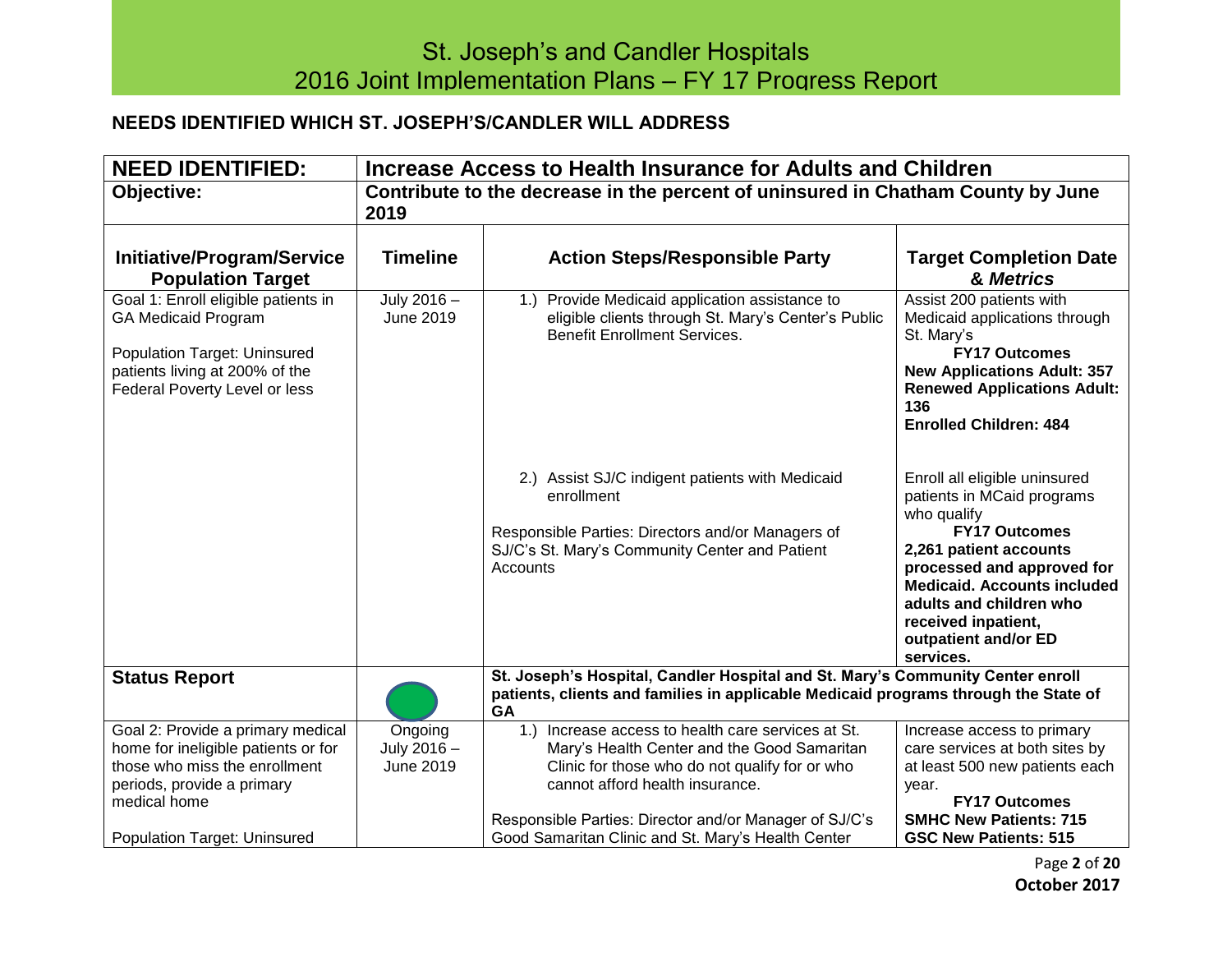| patients living at 200% of the<br>Federal Poverty Level or less                                                                               |                                                                                                                                                                                                                                                                                              |                                                                                                                                                                                                                                                               |
|-----------------------------------------------------------------------------------------------------------------------------------------------|----------------------------------------------------------------------------------------------------------------------------------------------------------------------------------------------------------------------------------------------------------------------------------------------|---------------------------------------------------------------------------------------------------------------------------------------------------------------------------------------------------------------------------------------------------------------|
| <b>Status Report</b>                                                                                                                          | St. Mary's Health Center and Good Samaritan Clinic both exceeded the goal to enroll<br>new patients in primary care health services at both sites.                                                                                                                                           |                                                                                                                                                                                                                                                               |
| Goal 3: Provide a program to<br>assist self-pay and Medicaid<br>patients locate a primary medical<br>home accepting new patients for<br>care. | Use the Emergency Department Medical Home<br>1)<br>program to connect uninsured/under insured<br>patients with a primary medical home. Patients<br>will be followed for up to 6 months after their<br>initial health coach contact to assist in connecting<br>to a medical home when needed. | Connect at least 25% of the<br>un/under insured patients<br>referred to a medical home<br>with their first medical home<br>appointment.<br><b>FY17 Outcomes</b><br><b>Patients Referred: 1,424</b><br>1 <sup>st</sup> Appt Kept: 663<br>% of Appts. Kept: 47% |
| <b>Status Report</b>                                                                                                                          | Indicator includes those patients referred to primary<br>medical homes in the area where they live including<br>Chatham or surrounding counties.                                                                                                                                             |                                                                                                                                                                                                                                                               |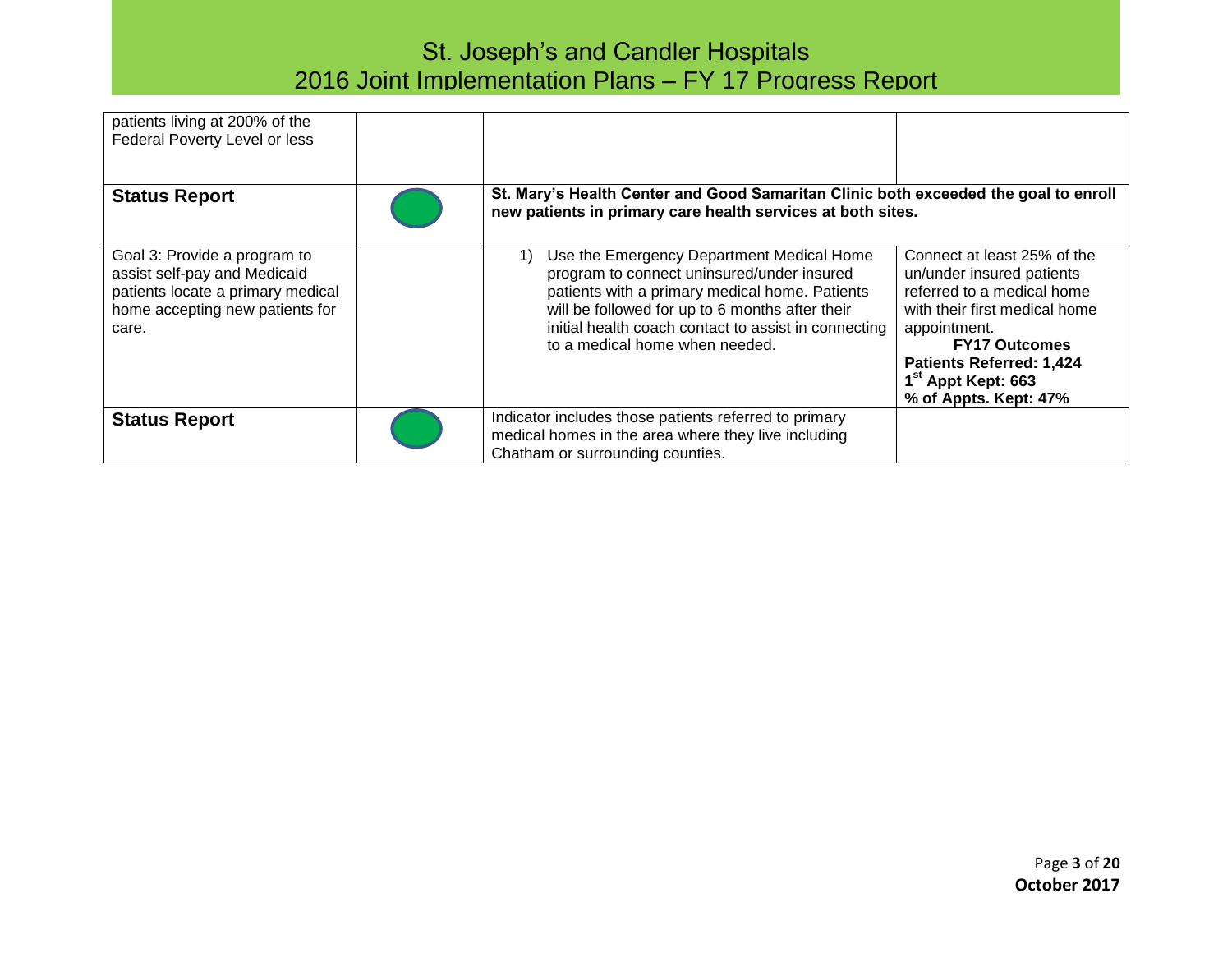| <b>NEED IDENTIFIED:</b>                                                                                                                                                                                                                                                             |                                                                                                                                                                                                                                                                                       | <b>Affordable Medications</b>                                                                                                                                                                                                                                                                                                                           |                                                                                                                                                                                                                                                                                                                                                                                                                                                                                                                                                            |
|-------------------------------------------------------------------------------------------------------------------------------------------------------------------------------------------------------------------------------------------------------------------------------------|---------------------------------------------------------------------------------------------------------------------------------------------------------------------------------------------------------------------------------------------------------------------------------------|---------------------------------------------------------------------------------------------------------------------------------------------------------------------------------------------------------------------------------------------------------------------------------------------------------------------------------------------------------|------------------------------------------------------------------------------------------------------------------------------------------------------------------------------------------------------------------------------------------------------------------------------------------------------------------------------------------------------------------------------------------------------------------------------------------------------------------------------------------------------------------------------------------------------------|
| Objective:                                                                                                                                                                                                                                                                          | Increase access to medication assistance for low-income clients at SJ/C's St.<br>Mary's Community Center and the Good Samaritan Clinic through in-house<br>programs and by supporting MedBank, Inc. through continued financial, logistical<br>and in-kind contributions 2016 - 2019. |                                                                                                                                                                                                                                                                                                                                                         |                                                                                                                                                                                                                                                                                                                                                                                                                                                                                                                                                            |
| <b>Initiative/Program/Service</b><br><b>Population Target</b>                                                                                                                                                                                                                       | <b>Timeline</b>                                                                                                                                                                                                                                                                       | <b>Action Steps/Responsible Party</b>                                                                                                                                                                                                                                                                                                                   | <b>Target Completion Date</b><br>& Metrics                                                                                                                                                                                                                                                                                                                                                                                                                                                                                                                 |
| Goal 1: Increase utilization of<br>MedBank Inc., services at St.<br>Mary's Health Center and the<br>Good Samaritan Clinic; provide<br>other medication assistance when<br>needed<br>Population Target: Uninsured<br>patients living at 200% of the<br>Federal Poverty Level or less | Ongoing<br>July 2016 -<br>June 2019                                                                                                                                                                                                                                                   | 1.) Provide MedBank, Inc. at SJ/C's St. Mary's<br>Health Center or the Good Samaritan Clinic<br>2.) Purchase medications at pharmacies for<br>patients who do not qualify for MedBank,<br>Inc. services or patients with other special<br>needs<br>Responsible: Director and/or Manager of SJ/C's Good<br>Samaritan Clinic and St. Mary's Health Center | Ongoing<br>Provide at least two days<br>$\bullet$<br>of MedBank Service<br>Provider coverage at<br>SMHC and GSC each<br>week.<br><b>FY17 Outcomes</b><br>SMHC - 3 days each week<br>GSC - 2 days each week<br>Provide medications for at<br>$\bullet$<br>least 50 patients each<br>fiscal year. This includes<br>medication assistance for<br>affiliated and non-affiliated<br>provider patients<br><b>FY17 Outcomes</b><br>Number of patients who<br>receive their 1 <sup>st</sup> prescription<br>through SJ/C and their cost:<br>247 patients, \$41,489 |
| <b>Status Report</b>                                                                                                                                                                                                                                                                |                                                                                                                                                                                                                                                                                       |                                                                                                                                                                                                                                                                                                                                                         |                                                                                                                                                                                                                                                                                                                                                                                                                                                                                                                                                            |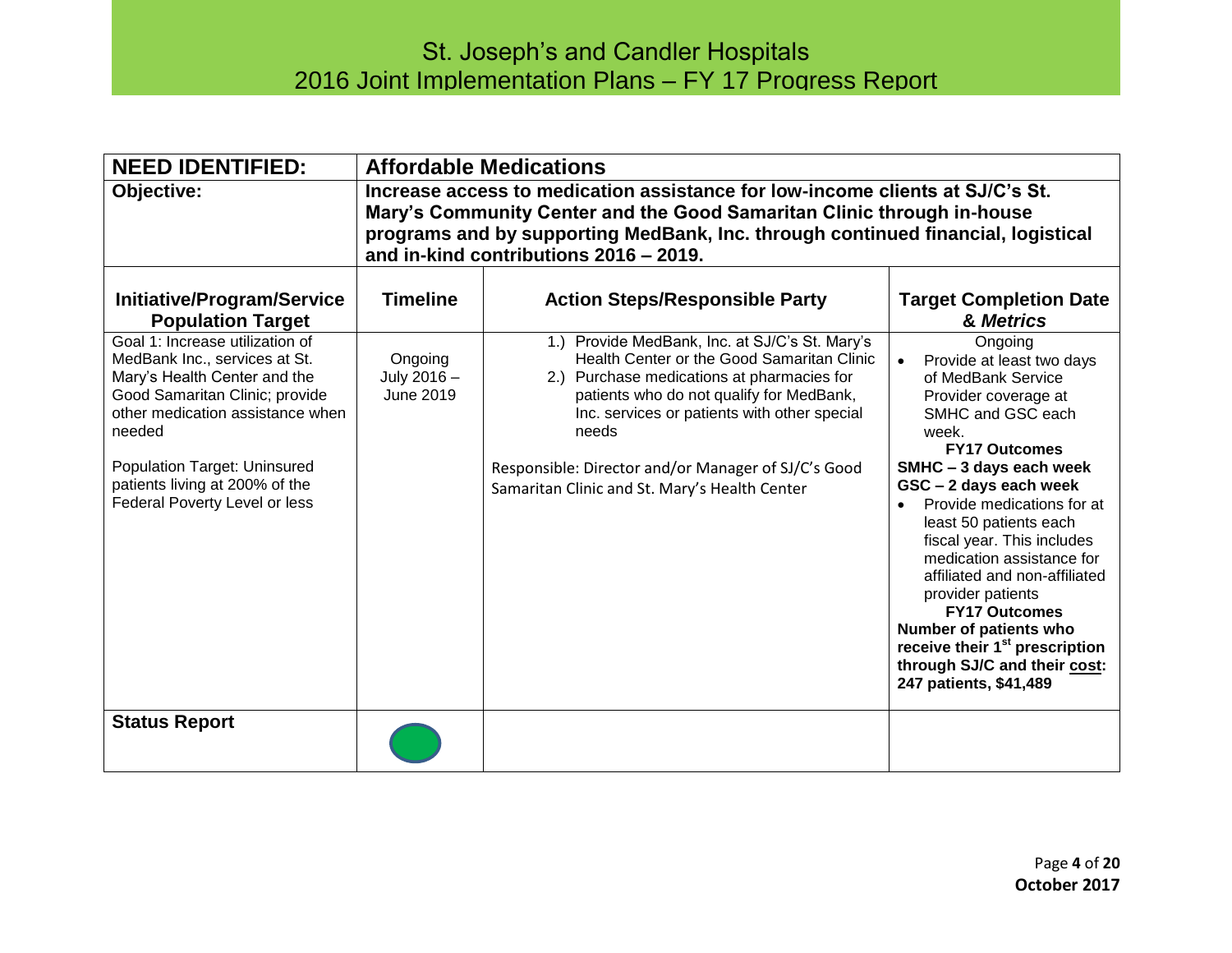| <b>NEED IDENTIFIED:</b>                                                                                                                                                                                                                                                                                                    |                                                                                                                                                                                                                                                                                       | <b>Affordable Medications</b>                                                                                                                                                                                                                                                                                                                         |                                                                                                                                                                                                                                                                                                                                                                       |
|----------------------------------------------------------------------------------------------------------------------------------------------------------------------------------------------------------------------------------------------------------------------------------------------------------------------------|---------------------------------------------------------------------------------------------------------------------------------------------------------------------------------------------------------------------------------------------------------------------------------------|-------------------------------------------------------------------------------------------------------------------------------------------------------------------------------------------------------------------------------------------------------------------------------------------------------------------------------------------------------|-----------------------------------------------------------------------------------------------------------------------------------------------------------------------------------------------------------------------------------------------------------------------------------------------------------------------------------------------------------------------|
| Objective:                                                                                                                                                                                                                                                                                                                 | Increase access to medication assistance for low-income clients at SJ/C's St.<br>Mary's Community Center and the Good Samaritan Clinic through in-house<br>programs and by supporting MedBank, Inc. through continued financial, logistical<br>and in-kind contributions 2016 - 2019. |                                                                                                                                                                                                                                                                                                                                                       |                                                                                                                                                                                                                                                                                                                                                                       |
| Initiative/Program/Service<br><b>Population Target</b>                                                                                                                                                                                                                                                                     | Timeline                                                                                                                                                                                                                                                                              | <b>Action Steps/Responsible Party</b>                                                                                                                                                                                                                                                                                                                 | <b>Target Completion Date</b><br>& Metrics                                                                                                                                                                                                                                                                                                                            |
| Goal 2: Continue support for<br>MedBank, Inc. Support will<br>include in-kind donations to<br>support operations and reduce<br>operating cost.<br>Population Target: Uninsured<br>patients outside who meet<br>MedBank eligibility requirements<br>including, but not limited to use of<br>the Federal Poverty Guidelines. | Ongoing<br>July 2016 -<br>June 2019                                                                                                                                                                                                                                                   | Provide in-kind office space including<br>1.<br>utilities, maintenance and repairs<br>Provide in-kind office supplies<br>3.) Support MedBank's annual fundraiser<br>Provide support to MedBank by providing<br>SJ/C staff on the organization's Board of<br><b>Directors</b><br>Responsible Party: Director of Operations, Mission<br><b>Services</b> | All - June 2019<br>• Annual cost of in-kind<br>operations contributions<br>Dedicate at least one co-<br>worker to serve on<br>MedBank's BOD:<br><b>FY17 Outcomes</b><br>In-kind office space,<br>including utilities and<br>offices supplies were<br>provided to MedBank, Inc. in<br>FY 17. Total value: \$51k<br>Three SJ/C co-workers<br>served on the BOD in FY 17 |
| <b>Status Report</b>                                                                                                                                                                                                                                                                                                       |                                                                                                                                                                                                                                                                                       |                                                                                                                                                                                                                                                                                                                                                       |                                                                                                                                                                                                                                                                                                                                                                       |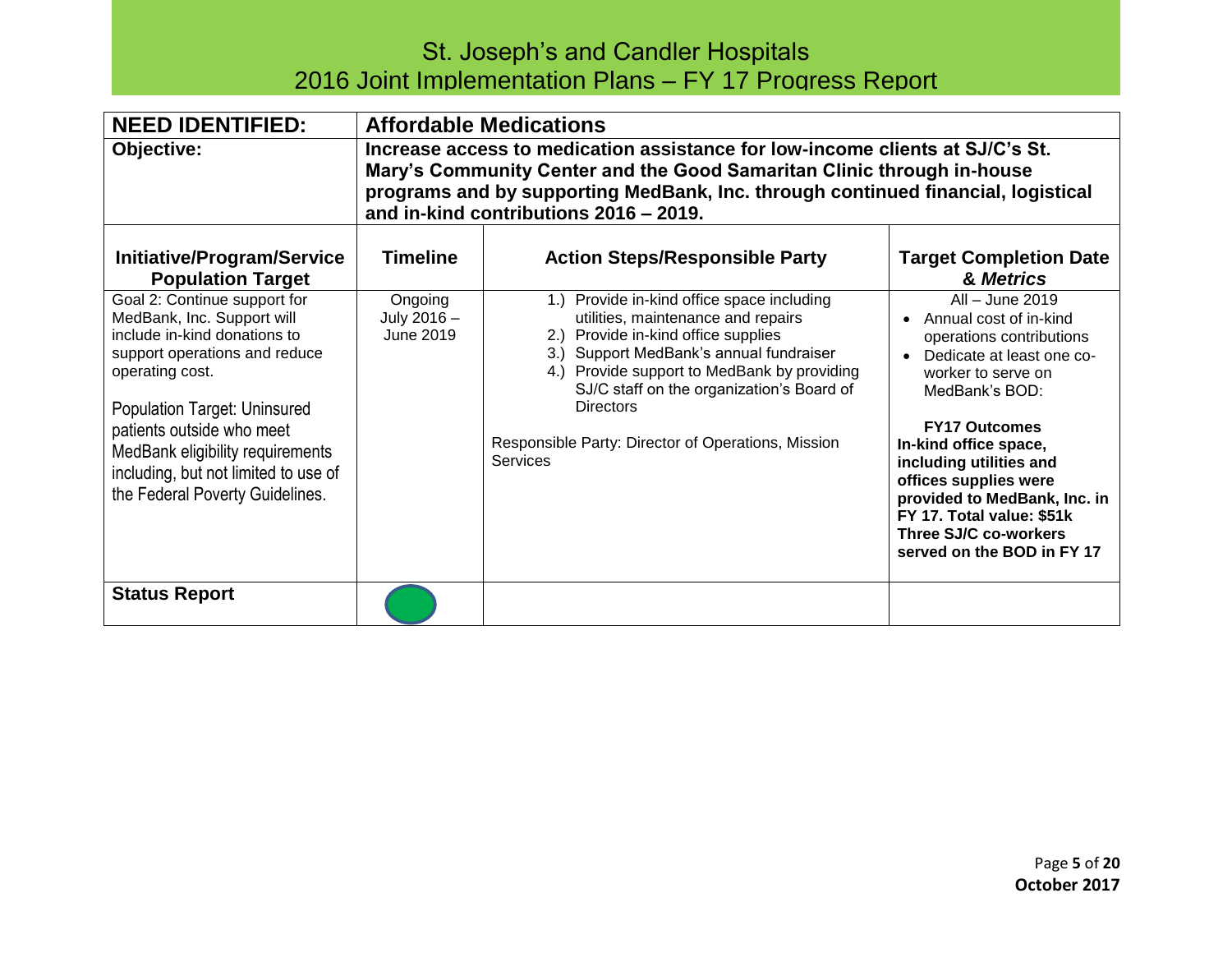| <b>NEED IDENTIFIED:</b>                                                                                                                                                                | <b>Access to Exercise Opportunities</b>                                                                                           |                                                                                                                                                                   |                                                                                                                                                                                                                                              |
|----------------------------------------------------------------------------------------------------------------------------------------------------------------------------------------|-----------------------------------------------------------------------------------------------------------------------------------|-------------------------------------------------------------------------------------------------------------------------------------------------------------------|----------------------------------------------------------------------------------------------------------------------------------------------------------------------------------------------------------------------------------------------|
| <b>Objective:</b>                                                                                                                                                                      | Provide adult exercise classes targeting populations and people with high incidences of<br>hypertension, diabetes and/or obesity. |                                                                                                                                                                   |                                                                                                                                                                                                                                              |
| Initiative/Program/Service<br><b>Population Target</b>                                                                                                                                 | <b>Timeline</b>                                                                                                                   | <b>Action Steps/Responsible Party</b>                                                                                                                             | <b>Target Completion Date</b><br>& Metrics                                                                                                                                                                                                   |
| Population Target: Program(s) will<br>be open to the broader<br>community with special attention<br>on enrolling clients who have<br>history of hypertension, diabetes,<br>or obesity. | July 2016 -<br>June 2019                                                                                                          | Enroll clients in exercise fitness classes at the<br>1.<br><b>AAHIRC</b><br>Responsible Party: Director of AAHIRC                                                 | Ongoing<br>Enroll an average of 25<br>new members each<br>quarter<br>Increase class<br>participation contacts<br>by at least 15% each<br>year<br><b>FY17 Outcomes</b><br>New Members: 262<br><b>Total participation: 2,245</b><br>encounters |
| <b>Status Report</b>                                                                                                                                                                   |                                                                                                                                   | Total encounters include two sites, AAHIRC and<br>Delaware Center (satellite classes). Classes<br>provided included Tai Chi, aerobics, Zumba and<br>Line Dancing. |                                                                                                                                                                                                                                              |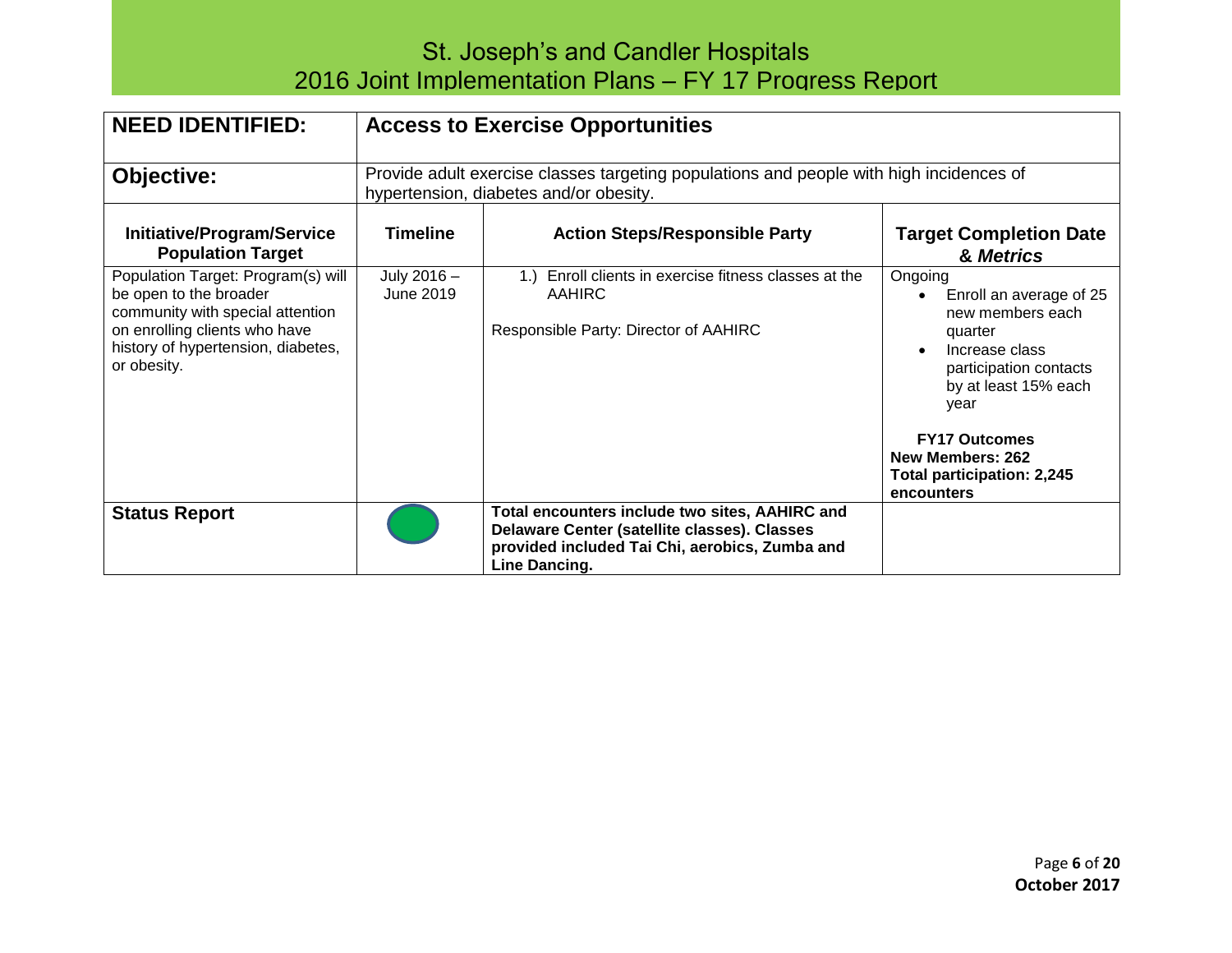| <b>NEED IDENTIFIED:</b>                                                                                                                                                                                                                                                                                                                                                                                                                                                       | <b>Access to Chronic Disease/Specialty Care</b>                                                                                                                                                                           |                                                                                                                                                                                                                                                                                                                                                                                                                                                                                                                                                                                                                                                                                                                         |                                                                                                                                                                                                                                                                                                                                                                                                                                                                                                                                                 |
|-------------------------------------------------------------------------------------------------------------------------------------------------------------------------------------------------------------------------------------------------------------------------------------------------------------------------------------------------------------------------------------------------------------------------------------------------------------------------------|---------------------------------------------------------------------------------------------------------------------------------------------------------------------------------------------------------------------------|-------------------------------------------------------------------------------------------------------------------------------------------------------------------------------------------------------------------------------------------------------------------------------------------------------------------------------------------------------------------------------------------------------------------------------------------------------------------------------------------------------------------------------------------------------------------------------------------------------------------------------------------------------------------------------------------------------------------------|-------------------------------------------------------------------------------------------------------------------------------------------------------------------------------------------------------------------------------------------------------------------------------------------------------------------------------------------------------------------------------------------------------------------------------------------------------------------------------------------------------------------------------------------------|
| Objective:                                                                                                                                                                                                                                                                                                                                                                                                                                                                    | Continue to contribute to Cancer Care interventions implemented in 2013. Evaluate other<br>care services which may be implemented during the 2016 - 2019 reporting period including<br>where there is an identified need. |                                                                                                                                                                                                                                                                                                                                                                                                                                                                                                                                                                                                                                                                                                                         |                                                                                                                                                                                                                                                                                                                                                                                                                                                                                                                                                 |
| <b>Initiative/Program/Service</b><br><b>Population Target</b><br>Goal 1: Continue Cancer Care<br>interventions established in 2013<br>(see Cancer specific sections<br>immediately following this<br>indicator section.)<br>Goal: 2 Evaluate top three<br>specialty needs for at risk<br>populations.<br>Population Target: Program(s)<br>will be open to the broader<br>community with special attention<br>given to the un/under insured and<br>patients living in poverty. | <b>Timeline</b><br>$2016 - 2019$                                                                                                                                                                                          | <b>Action Steps/Responsible Party</b><br>Continue Cancer Care Interventions and<br>(1)<br>increase access to those services - see the<br>following sections on cancer.<br>2.) Evaluate the top three greatest specialty<br>needs in at risk populations to determine if<br>services, including physician service<br>agreements, can be obtained to address<br>the specialty care needs of those<br>populations. NOTE: This is a long term<br>strategy intended to create access and<br>services beyond 2019 as access to<br>specialty care continues to be a<br>significant need in Chatham and<br>surrounding counties.<br>Responsible: Directors of Mission Service<br>Operations, and SJ/C Outreach Centers/Programs | <b>Target Completion Date &amp;</b><br><b>Metrics</b><br><b>June 2019</b><br>Establish top three specialty<br>1)<br>care needs in the Chatham<br>and surrounding community<br>populations<br>2) Convene evaluation<br>committee to design systems<br>to provide the most needed<br>services to the un/under<br>insured populations<br>a. Establish<br>relationships with<br>providers to open<br>additional access<br>points throughout the<br>community for those<br>services.<br>b. Create baseline and<br>measurement data<br>for program(s) |
| <b>Status Report</b>                                                                                                                                                                                                                                                                                                                                                                                                                                                          |                                                                                                                                                                                                                           | In FY 17, SJ/C opted to fully launch Hepatitis C<br>cure program in addition to working on the<br>identified targets/metrics in this section.<br>Hepatitis C program's goal will be to cure<br>another 18 people in FY 18.<br>Indicator is colored yellow to notate no<br>progress has been made on original goals, but                                                                                                                                                                                                                                                                                                                                                                                                 | implementation<br><b>FY17 Outcomes</b><br><b>Hepititis C Cure Program: 34</b><br>patients, 18 "cured", 4 in progress,<br>12 in beginning stages of starting<br>program (quitting drinking,<br>smoking, abstaining from<br>unprotected sex and eating                                                                                                                                                                                                                                                                                            |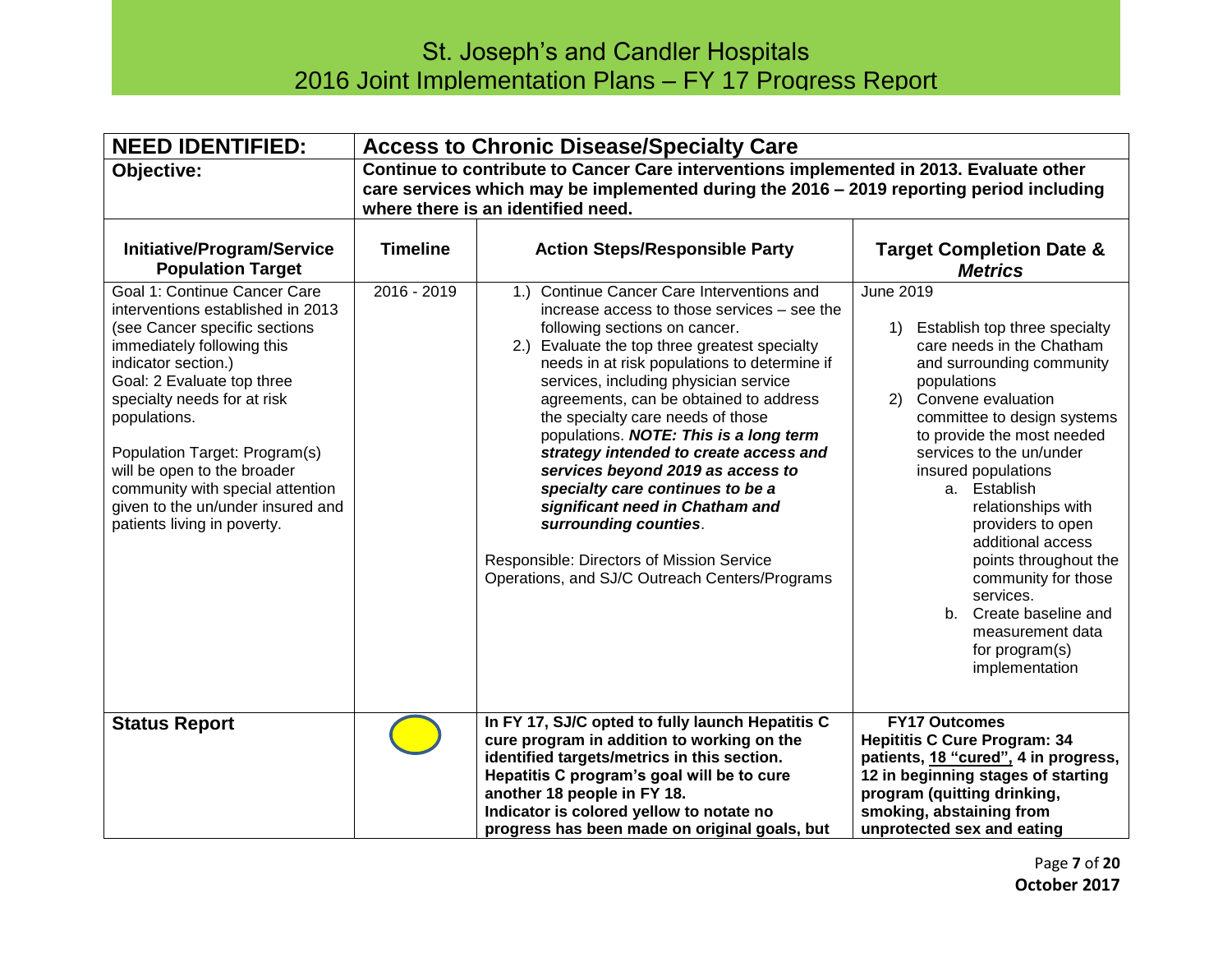| Hepatitis C program has priority as SJ/C had<br>opportunity to work on this important health<br>issue within the vulnerable population in<br>collaboration with MedBank, Inc. who may not<br>be able to provide drugs beyond FY 18. Each<br>patient's medication cost is \$300,000 for a three<br>month treatment and is being provided at no<br>cost to the patient. The significant advantages<br>of using MedBank program while available | healthy.) |
|----------------------------------------------------------------------------------------------------------------------------------------------------------------------------------------------------------------------------------------------------------------------------------------------------------------------------------------------------------------------------------------------------------------------------------------------|-----------|
| outweighed the original goals in this section.                                                                                                                                                                                                                                                                                                                                                                                               |           |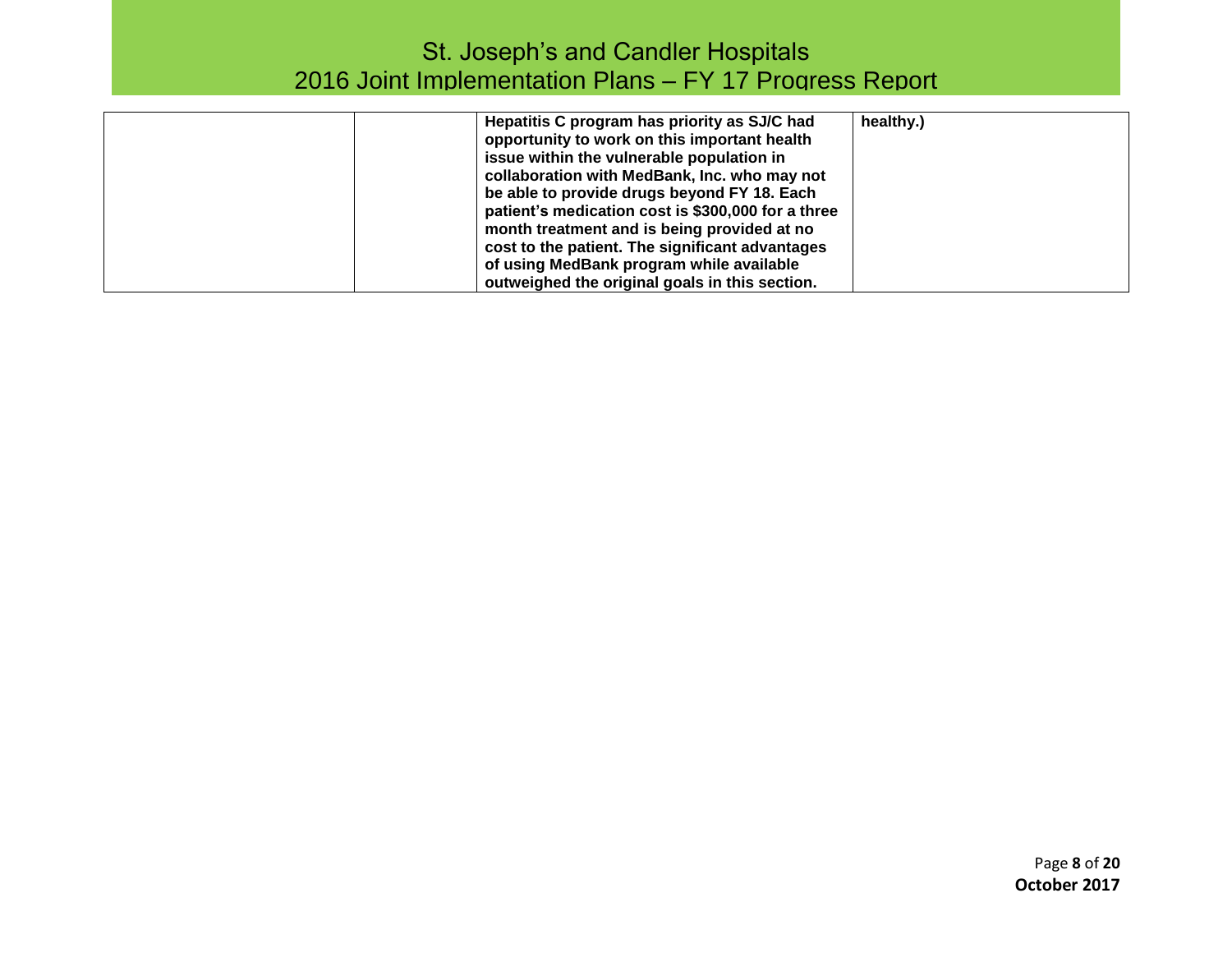### **CANCER SPECIFIC CARE INDICATORS**

| <b>NEED IDENTIFIED:</b>                                                                                                                                                                                                                                                                                                                                                                                                                                                                                                                                                                        | Age Adjusted Death Rate Due to Colorectal Cancer                                                                                                                                        |                                                                                                                                                                                                                                                                                                                                                                                                                                                                                                                  |                                                                                                                                                                                                                                                 |
|------------------------------------------------------------------------------------------------------------------------------------------------------------------------------------------------------------------------------------------------------------------------------------------------------------------------------------------------------------------------------------------------------------------------------------------------------------------------------------------------------------------------------------------------------------------------------------------------|-----------------------------------------------------------------------------------------------------------------------------------------------------------------------------------------|------------------------------------------------------------------------------------------------------------------------------------------------------------------------------------------------------------------------------------------------------------------------------------------------------------------------------------------------------------------------------------------------------------------------------------------------------------------------------------------------------------------|-------------------------------------------------------------------------------------------------------------------------------------------------------------------------------------------------------------------------------------------------|
| Objective:                                                                                                                                                                                                                                                                                                                                                                                                                                                                                                                                                                                     | Continue to contribute to interventions that support a decrease in age adjusted death rate<br>due to colon and rectal cancer at the Good Samaritan Clinic and St. Mary's Health Center. |                                                                                                                                                                                                                                                                                                                                                                                                                                                                                                                  |                                                                                                                                                                                                                                                 |
| <b>Initiative/Program/Service</b><br><b>Population Target</b>                                                                                                                                                                                                                                                                                                                                                                                                                                                                                                                                  | <b>Timeline</b><br>2016 - 2019                                                                                                                                                          | <b>Action Steps/Responsible Party</b>                                                                                                                                                                                                                                                                                                                                                                                                                                                                            | <b>Target Completion Date</b><br>& Metrics                                                                                                                                                                                                      |
| Goal 1: Support evidence-based<br>colon & rectal cancer screening<br>and early detection at the Good<br>Samaritan Clinic and St. Mary's<br>Health Center.<br>Goal 2: Continue to provide colon<br>& rectal cancer care including<br>navigation services, social<br>services support, palliative care,<br>and survivorship support at SJ/C<br>Lewis Cancer & Research<br>Pavilion to underserved<br>populations.<br><b>Population Target: Disparate</b><br>populations including geography,<br>race/ethnicity, socio-economic<br>status, insurance status (un/under<br>insured, age and gender. |                                                                                                                                                                                         | 1.) Continue evidence-based screenings for<br>colorectal cancer and follow-up guidelines at<br>clinics.<br>2.) Provide Fecal Immunochemical Test (FIT)<br>screening to qualified Good Samaritan<br>Clinic and St. Mary's Health Center patients.<br>3.) Provide cancer treatment support services<br>to individuals with colorectal cancer at SJ/C<br>Lewis Cancer & Research Pavilion.<br>Responsible: Disparities Program Manager, Nurse<br>Navigator, Social Workers and Clinical Special<br>Services Manager | <b>July 2016</b><br>Number of qualified<br>patients at St. Mary's<br>and the Good<br>Samaritan screened.<br>Number of follow up<br>care provided at SJ/C<br><b>LCRP</b><br><b>FY17 Outcomes</b><br>Screenings: 362<br>Follow up care at LCRP: 2 |
| <b>Status Report</b>                                                                                                                                                                                                                                                                                                                                                                                                                                                                                                                                                                           |                                                                                                                                                                                         | Decreased death rate is a long-term outcome; this<br>change will be seen past the reporting period for this<br>implementation plan.                                                                                                                                                                                                                                                                                                                                                                              |                                                                                                                                                                                                                                                 |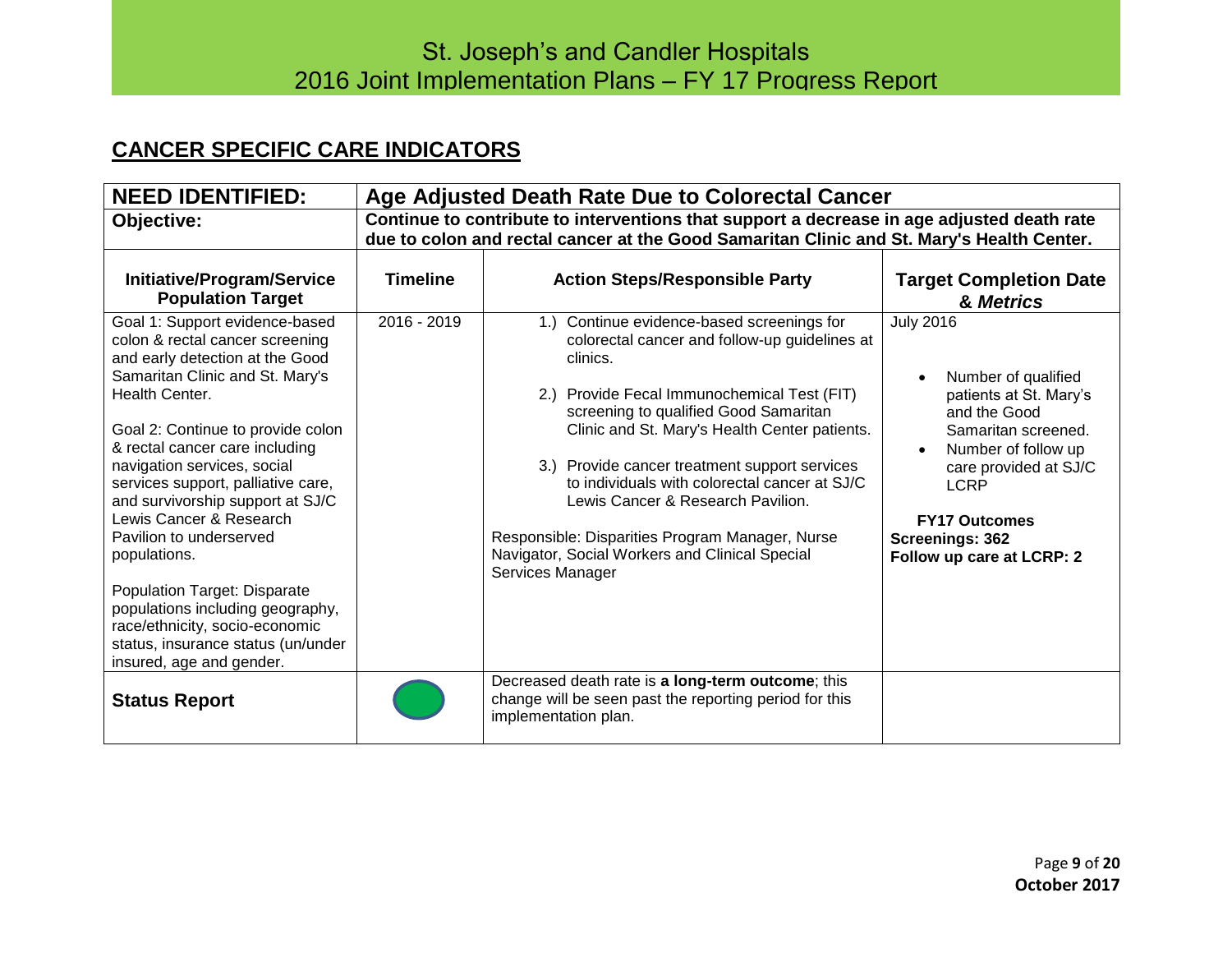| <b>NEED IDENTIFIED:</b>                                                                                                                                                                                                                                                                                                                                                                                                                                                                                                                                                                                 | <b>Breast Cancer Incidence Rate</b> |                                                                                                                                                                                                                                                                                                                                                                                                                                                                |                                                                                                                                                                                                                                                                                                                                                                                                  |
|---------------------------------------------------------------------------------------------------------------------------------------------------------------------------------------------------------------------------------------------------------------------------------------------------------------------------------------------------------------------------------------------------------------------------------------------------------------------------------------------------------------------------------------------------------------------------------------------------------|-------------------------------------|----------------------------------------------------------------------------------------------------------------------------------------------------------------------------------------------------------------------------------------------------------------------------------------------------------------------------------------------------------------------------------------------------------------------------------------------------------------|--------------------------------------------------------------------------------------------------------------------------------------------------------------------------------------------------------------------------------------------------------------------------------------------------------------------------------------------------------------------------------------------------|
| Objective:                                                                                                                                                                                                                                                                                                                                                                                                                                                                                                                                                                                              | homes.                              | Continue to contribute to interventions that support a decrease in breast cancer incidence by<br>promoting healthy lifestyles and early breast cancer detection through utilization of medical                                                                                                                                                                                                                                                                 |                                                                                                                                                                                                                                                                                                                                                                                                  |
| Initiative/Program/Service<br><b>Population Target</b>                                                                                                                                                                                                                                                                                                                                                                                                                                                                                                                                                  | <b>Timeline</b>                     | <b>Action Steps/Responsible Party</b>                                                                                                                                                                                                                                                                                                                                                                                                                          | <b>Target Completion Date &amp;</b><br><b>Metrics</b>                                                                                                                                                                                                                                                                                                                                            |
| Goal 1: Continue evidence-<br>based breast cancer screening<br>and early detection at the Good<br>Samaritan Clinic and St. Mary's<br><b>Health Center</b><br>Goal 2: Continue to provide<br>breast cancer treatment and care<br>including navigation services,<br>social services support, palliative<br>care, and survivorship support at<br>SJ/C Lewis Cancer & Research<br>Pavilion to underserved<br>populations.<br><b>Population Target: Disparate</b><br>populations including geography,<br>race/ethnicity, socio-economic<br>status, insurance status<br>(un/under insured, age and<br>gender. |                                     | 1.) Continue evidence-based screenings for<br>breast cancer and follow-up guidelines at<br>clinics.<br>2.) Provide screening mammograms to<br>qualified Good Samaritan Clinic and St.<br>Mary's Health Center patients.<br>3.) Provide cancer treatment and support<br>services to individuals with breast cancer at<br>SJ/C Lewis Cancer & Research Pavilion.<br>Responsible: Nurse Navigator, Social Workers and<br><b>Clinical Special Services Manager</b> | <b>July 2016</b><br>Breast cancer<br>screenings and follow up<br>guidelines in at least<br>GSC and SMHC with<br>intentions to expand<br>care to other service<br>providers.<br>Number of qualified<br>patients at St. Mary's<br>and the Good Samaritan<br>screened.<br>Number of follow up care<br>provided at SJ/C LCRP<br><b>FY17 Outcomes</b><br>Screenings: 543<br>Follow up care at LCRP: 6 |
| <b>Status Report</b>                                                                                                                                                                                                                                                                                                                                                                                                                                                                                                                                                                                    |                                     | Decreased incidence is a long-term outcome; this<br>change will be seen past the reporting period for this<br>implementation plan                                                                                                                                                                                                                                                                                                                              |                                                                                                                                                                                                                                                                                                                                                                                                  |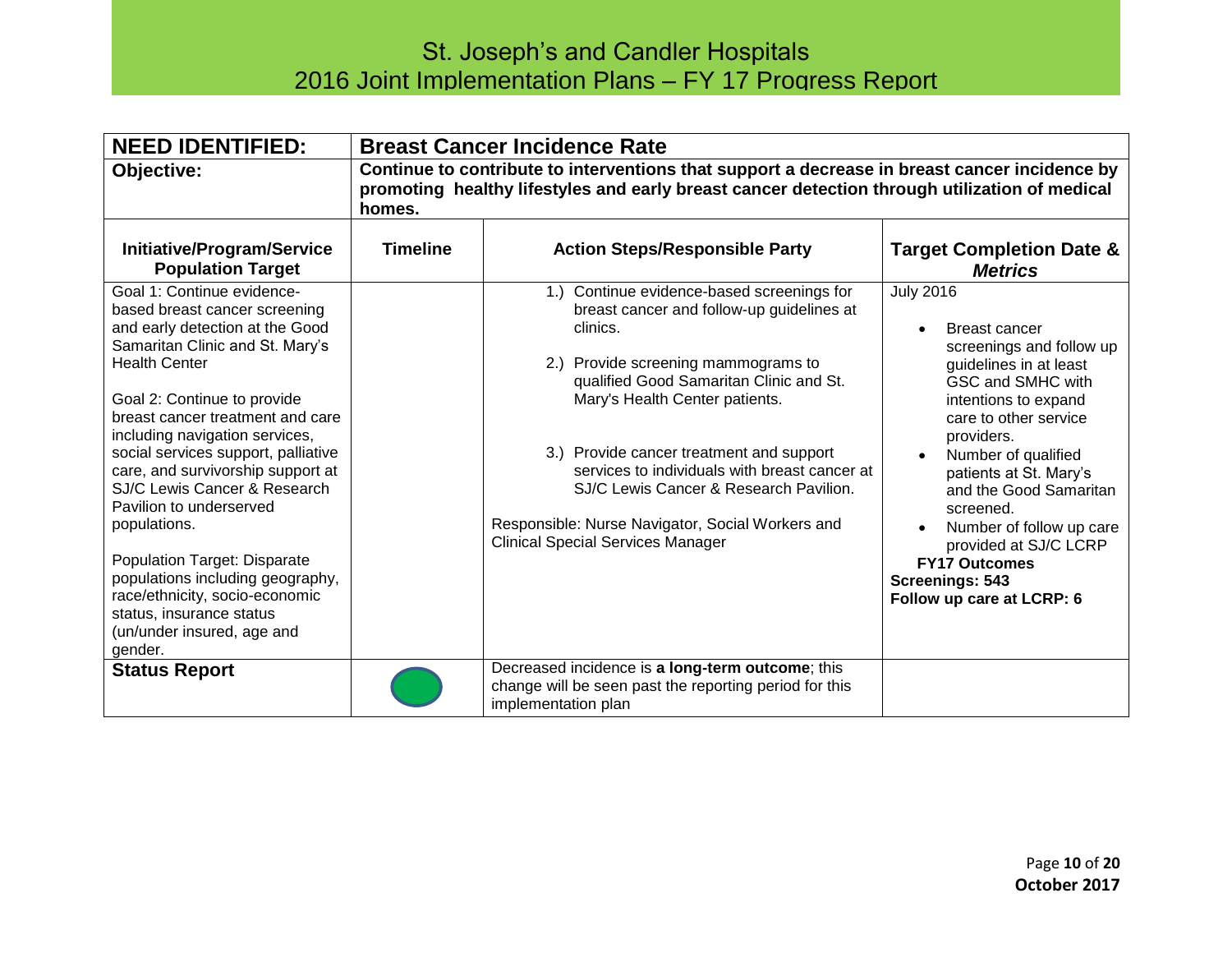| <b>NEED IDENTIFIED:</b>                                                                                                                                                                                                                                                                                                                                                                                                                                                                                                                                                                                                                                                                                                                                                                                                                                           |                 | <b>Lung and Bronchus Incidence Rate</b>                                                                                                                                                                                                                                                                                                                                                                                                                                                                                                                                                                                             |                                                                                                                                                                                                                                                                                                                                      |
|-------------------------------------------------------------------------------------------------------------------------------------------------------------------------------------------------------------------------------------------------------------------------------------------------------------------------------------------------------------------------------------------------------------------------------------------------------------------------------------------------------------------------------------------------------------------------------------------------------------------------------------------------------------------------------------------------------------------------------------------------------------------------------------------------------------------------------------------------------------------|-----------------|-------------------------------------------------------------------------------------------------------------------------------------------------------------------------------------------------------------------------------------------------------------------------------------------------------------------------------------------------------------------------------------------------------------------------------------------------------------------------------------------------------------------------------------------------------------------------------------------------------------------------------------|--------------------------------------------------------------------------------------------------------------------------------------------------------------------------------------------------------------------------------------------------------------------------------------------------------------------------------------|
| Objective:                                                                                                                                                                                                                                                                                                                                                                                                                                                                                                                                                                                                                                                                                                                                                                                                                                                        | medical homes.  | Continue to contribute to interventions that support a decrease in lung cancer incidence by<br>supporting smoking cessation and early lung cancer detection through utilization of                                                                                                                                                                                                                                                                                                                                                                                                                                                  |                                                                                                                                                                                                                                                                                                                                      |
| Initiative/Program/Service<br><b>Population Target</b>                                                                                                                                                                                                                                                                                                                                                                                                                                                                                                                                                                                                                                                                                                                                                                                                            | <b>Timeline</b> | <b>Action Steps/Responsible Party</b>                                                                                                                                                                                                                                                                                                                                                                                                                                                                                                                                                                                               | <b>Target Completion Date</b><br>& Metrics                                                                                                                                                                                                                                                                                           |
| 1.) Support evidence-based<br>lung & bronchus cancer<br>screening, early detection,<br>and smoking cessation at the<br>Good Samaritan Clinic, St.<br>Mary's Health Center, the<br>one SOURCE clinic, and one<br>MGM clinic.<br>2.) Continue to provide lung &<br>bronchus cancer care<br>including navigation<br>services, social services<br>support, palliative care, and<br>survivorship support at SJ/C<br>Lewis Cancer & Research<br>Pavilion to underserved<br>populations.<br>3.) SJ/C supports early<br>detection of lung cancer with<br>low contrast CT scan of the<br>lungs to at-risk individuals for<br>low cost.<br>4.) SJ/C supports smoking<br>cessation in the community.<br>Population Target: Disparate<br>populations including geography,<br>race/ethnicity, socio-economic<br>status, insurance status (un/under<br>insured, age and gender. | 2016-2019       | 1.) Continue evidence-based screenings for lung<br>cancer and follow-up guidelines at clinics.<br>2.) Support healthy lifestyles and smoking<br>cessation through group education at the Good<br>Samaritan Clinic and St. Mary's Health Center<br>clinics.<br>3.) Provide cancer support services to individuals<br>with lung cancer at SJ/C Lewis Cancer &<br>Research Pavilion.<br>4.) Offer smoking cessation program at SJ/C for the<br>community and for hospital employees at least<br>twice yearly.<br>Responsible: Disparities Program Manager, Nurse<br>Navigator, Social Workers and Clinical Special<br>Services Manager | <b>July 2016</b><br>Lung cancer screenings<br>and follow up<br>guidelines in at GSC<br>and SMHC.<br>Number of qualified<br>patients at St. Mary's<br>and the Good<br>Samaritan screened<br>Number of follow up<br>care provided at SJ/C<br><b>LCRP</b><br><b>FY17 Outcomes</b><br><b>Screenings: 16</b><br>Follow up care at LCRP: 0 |
| <b>Status Report</b>                                                                                                                                                                                                                                                                                                                                                                                                                                                                                                                                                                                                                                                                                                                                                                                                                                              |                 | Decreased incidence is a long-term outcome; this<br>change will be seen past the reporting period for this                                                                                                                                                                                                                                                                                                                                                                                                                                                                                                                          |                                                                                                                                                                                                                                                                                                                                      |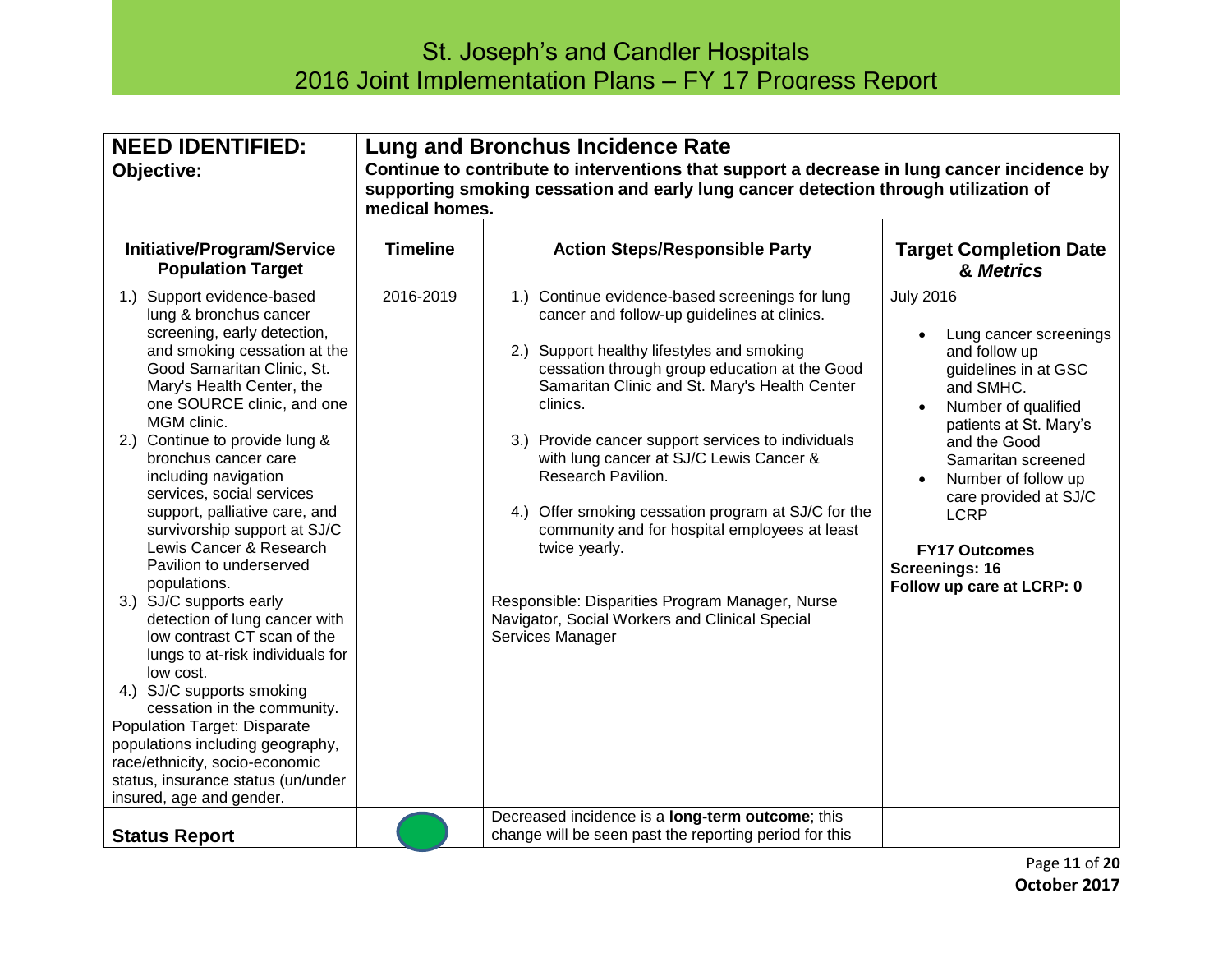| <b>NEED IDENTIFIED:</b>                                | Lung and Bronchus Incidence Rate                                                                                                                                                                     |                                       |                                            |
|--------------------------------------------------------|------------------------------------------------------------------------------------------------------------------------------------------------------------------------------------------------------|---------------------------------------|--------------------------------------------|
| Objective:                                             | Continue to contribute to interventions that support a decrease in lung cancer incidence by<br>supporting smoking cessation and early lung cancer detection through utilization of<br>medical homes. |                                       |                                            |
| Initiative/Program/Service<br><b>Population Target</b> | <b>Timeline</b>                                                                                                                                                                                      | <b>Action Steps/Responsible Party</b> | <b>Target Completion Date</b><br>& Metrics |
|                                                        |                                                                                                                                                                                                      | implementation plan                   |                                            |

| <b>NEED IDENTIFIED:</b>                                                                                         |                                                                                                                                                                                                                                                 | <b>People Living Below Poverty</b>                                                                                                                                                                                                                                |                                                                                                                                                                                                                                                                             |  |
|-----------------------------------------------------------------------------------------------------------------|-------------------------------------------------------------------------------------------------------------------------------------------------------------------------------------------------------------------------------------------------|-------------------------------------------------------------------------------------------------------------------------------------------------------------------------------------------------------------------------------------------------------------------|-----------------------------------------------------------------------------------------------------------------------------------------------------------------------------------------------------------------------------------------------------------------------------|--|
| Objective:                                                                                                      | Continue to meet identified socio-economic, health, workforce and education needs<br>of individuals living in poverty through a broad spectrum of programs by providing<br>services at SJ/C operated community outreach facilities in 2016-2019 |                                                                                                                                                                                                                                                                   |                                                                                                                                                                                                                                                                             |  |
| Initiative/Program/Service<br><b>Population Target</b>                                                          | <b>Timeline</b>                                                                                                                                                                                                                                 | <b>Action Steps/Responsible Party</b>                                                                                                                                                                                                                             | <b>Target Completion Date &amp;</b><br><b>Metrics</b>                                                                                                                                                                                                                       |  |
| Goal 1: Address socio-economic<br>needs                                                                         | Ongoing                                                                                                                                                                                                                                         | Continue to provide at least one staff<br>1.<br>person to assist clients in evaluating<br>eligibility in public benefit programs (i.e.,<br>Medicare, Medicaid, Food Stamps, etc.)<br>Continue to provide free income tax<br>(2.)<br>preparation assistance yearly | <b>July 2016</b><br>Number of clients served by<br>public benefit enrollment<br>○ Number of benefits<br>qualified for<br><b>FY17 Outcomes</b><br>659 people were enrolled<br>$\mathbf{r}$                                                                                   |  |
| Population Target: Un/under<br>employed clients, especially<br>residents in zip codes 31401,<br>31404 and 31415 |                                                                                                                                                                                                                                                 | Responsible: Director of SJ/C's St. Mary's Community<br>Center                                                                                                                                                                                                    | in SNAP<br>436 people had their<br>$\mathbf{A}$<br><b>SNAP</b> application<br>recertified<br>$\div$ 357 people opened new<br><b>Medicaid applications</b><br>136 people renewed their<br>❖<br><b>Medicaid Benefit</b><br>❖ 484 children were<br>enrolled for the first time |  |

Page **12** of **20 October 2017**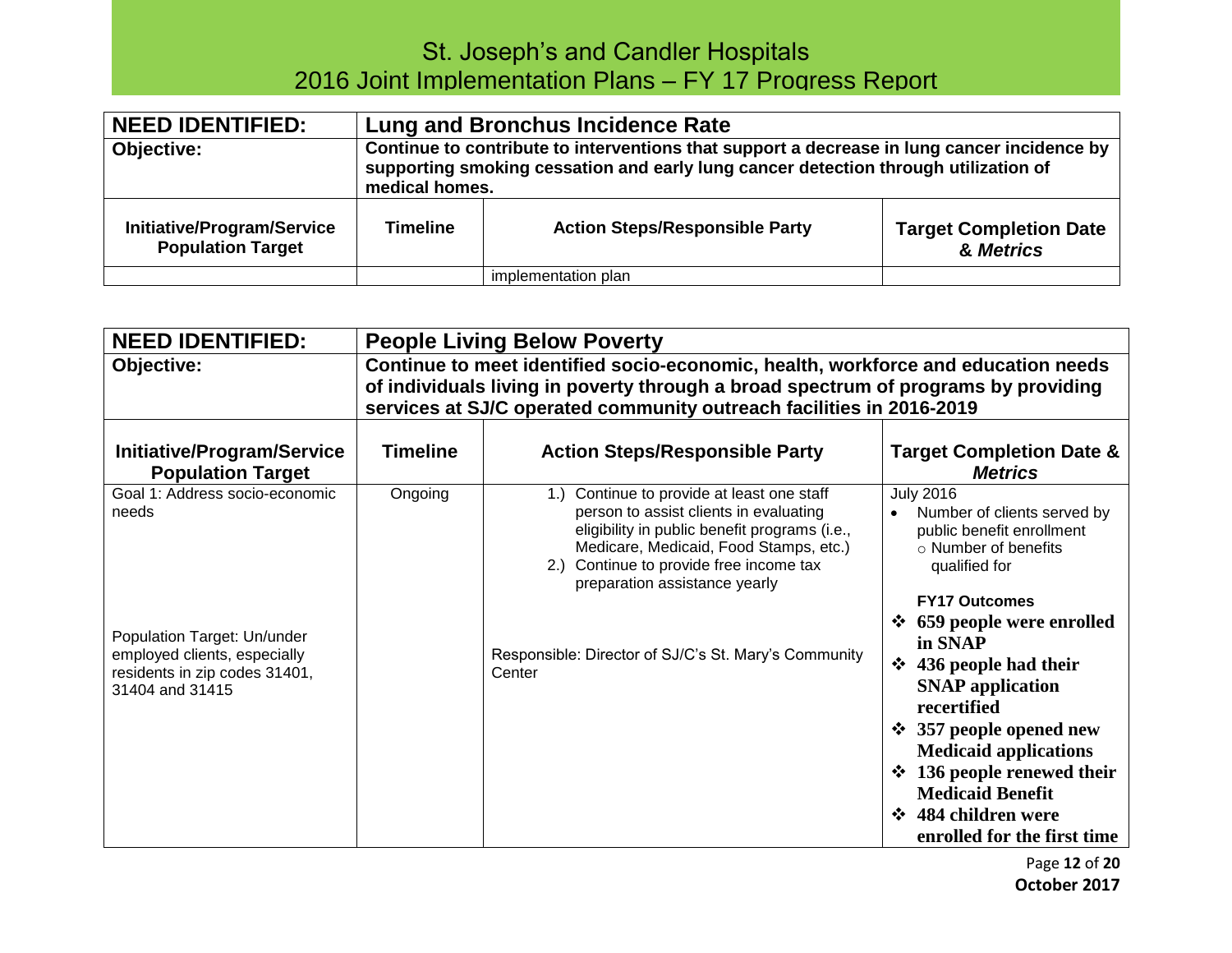| <b>NEED IDENTIFIED:</b>                                         | <b>People Living Below Poverty</b>                                                                                                                                                                                                              |                                                                                                                                                                                                                                                                                                                                                                                                                                                                                                                                                                                                                                                                                                                                                                                                                                                                                                                                                  |                                                                                                                                                                                                                                                                                                                                                                                                                                                                                                                            |
|-----------------------------------------------------------------|-------------------------------------------------------------------------------------------------------------------------------------------------------------------------------------------------------------------------------------------------|--------------------------------------------------------------------------------------------------------------------------------------------------------------------------------------------------------------------------------------------------------------------------------------------------------------------------------------------------------------------------------------------------------------------------------------------------------------------------------------------------------------------------------------------------------------------------------------------------------------------------------------------------------------------------------------------------------------------------------------------------------------------------------------------------------------------------------------------------------------------------------------------------------------------------------------------------|----------------------------------------------------------------------------------------------------------------------------------------------------------------------------------------------------------------------------------------------------------------------------------------------------------------------------------------------------------------------------------------------------------------------------------------------------------------------------------------------------------------------------|
| Objective:                                                      | Continue to meet identified socio-economic, health, workforce and education needs<br>of individuals living in poverty through a broad spectrum of programs by providing<br>services at SJ/C operated community outreach facilities in 2016-2019 |                                                                                                                                                                                                                                                                                                                                                                                                                                                                                                                                                                                                                                                                                                                                                                                                                                                                                                                                                  |                                                                                                                                                                                                                                                                                                                                                                                                                                                                                                                            |
| <b>Initiative/Program/Service</b><br><b>Population Target</b>   | <b>Timeline</b>                                                                                                                                                                                                                                 | <b>Action Steps/Responsible Party</b>                                                                                                                                                                                                                                                                                                                                                                                                                                                                                                                                                                                                                                                                                                                                                                                                                                                                                                            | <b>Target Completion Date &amp;</b><br><b>Metrics</b>                                                                                                                                                                                                                                                                                                                                                                                                                                                                      |
|                                                                 |                                                                                                                                                                                                                                                 |                                                                                                                                                                                                                                                                                                                                                                                                                                                                                                                                                                                                                                                                                                                                                                                                                                                                                                                                                  | or renewed for Medicaid<br>or PeachCare                                                                                                                                                                                                                                                                                                                                                                                                                                                                                    |
| <b>Status Report</b>                                            |                                                                                                                                                                                                                                                 |                                                                                                                                                                                                                                                                                                                                                                                                                                                                                                                                                                                                                                                                                                                                                                                                                                                                                                                                                  |                                                                                                                                                                                                                                                                                                                                                                                                                                                                                                                            |
| Goal 2: Address health through<br>services and health education | Ongoing                                                                                                                                                                                                                                         | 1.) Provide free eye exams and assistance in<br>purchasing eye glasses<br>2.) Provide health education and culturally<br>relevant health information<br>3.) Provide food assistance to the broader<br>community<br>4.) Provide food assistance to the senior<br>population<br>5.) Provide access to SJ/C Care Call Center's<br><b>Health Information Line</b><br>6.) Provide free blood pressure checks and<br>referrals as needed<br>7.) Provide free blood glucose testing and<br>referrals as needed<br>8.) Participate in community health fairs<br>offering health information and health<br>screenings<br>9.) Offer healthy cooking lessons for children<br>10.) Offer free exercise and weight loss classes<br>at least once weekly<br>11.) Provide Health Literacy classes at least<br>once yearly<br>12.) Provide a social worker to navigate the<br>barriers of social determinants of health<br>13.) Provide mental health counseling | July 2016 - June 2018<br>Number of<br>patients/clients served<br>Design evaluation of<br>services to include<br>pre/post "quality of life"<br>evaluation<br>Number of referrals<br>$\bullet$<br>made<br>Create measurements<br>$\bullet$<br>for outcomes in all<br>services provided<br><b>FY17 Outcomes</b><br><b>Eye Glasses and eye</b><br>exams: 2,570 patients<br>Referrals to eye care<br>specialists: 37<br>patients<br><b>Food assistance: 998</b><br>clients, \$19,960 in<br>food cards; more<br>than 10,356 food |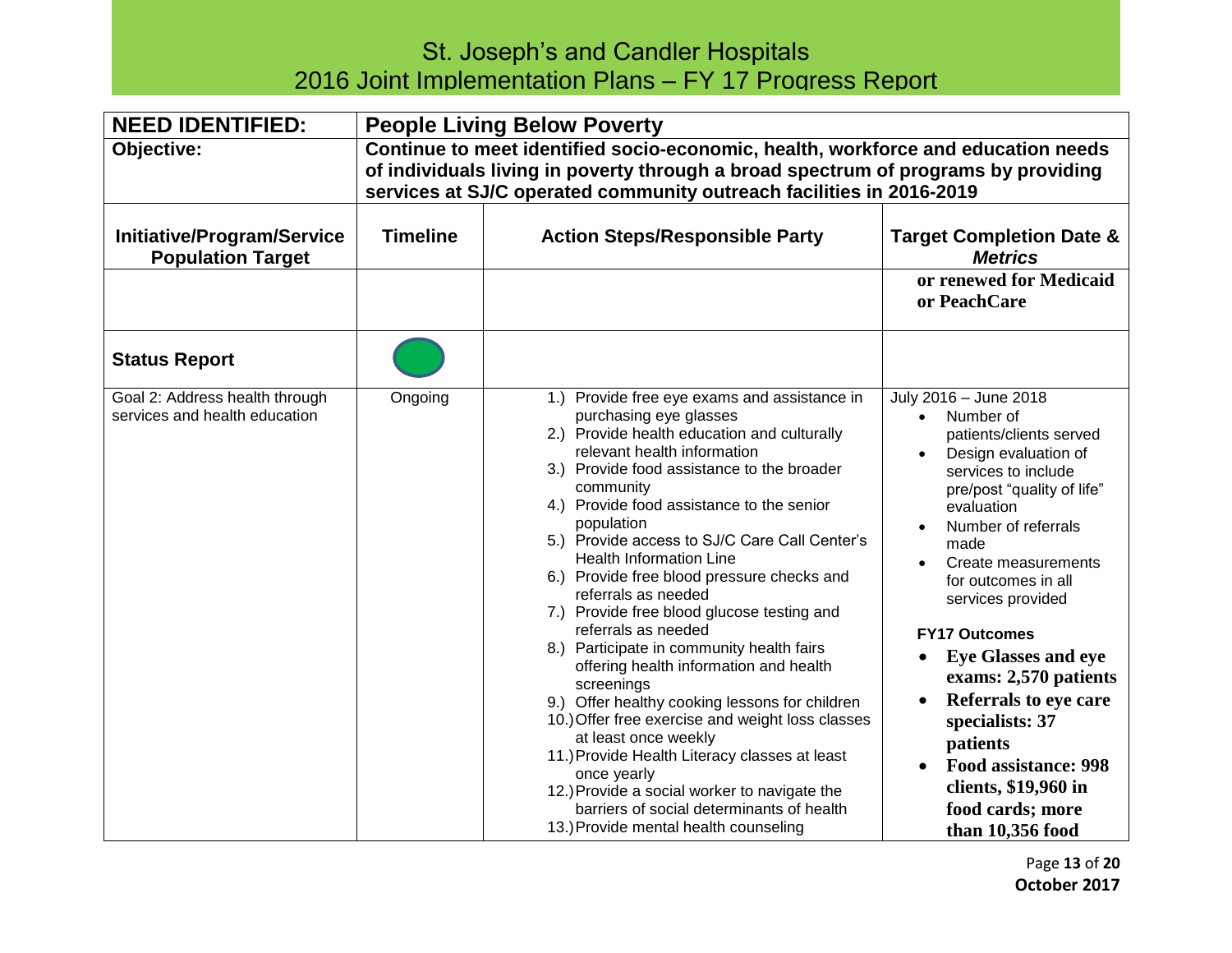| <b>NEED IDENTIFIED:</b>                                                                                                                                                 | <b>People Living Below Poverty</b>                                                                                                                                                                                                              |                                                                                                                                                                          |                                                                                                                                                                                                                                                                                                                                                                                                                                                                                                                                                                                                                        |
|-------------------------------------------------------------------------------------------------------------------------------------------------------------------------|-------------------------------------------------------------------------------------------------------------------------------------------------------------------------------------------------------------------------------------------------|--------------------------------------------------------------------------------------------------------------------------------------------------------------------------|------------------------------------------------------------------------------------------------------------------------------------------------------------------------------------------------------------------------------------------------------------------------------------------------------------------------------------------------------------------------------------------------------------------------------------------------------------------------------------------------------------------------------------------------------------------------------------------------------------------------|
| Objective:                                                                                                                                                              | Continue to meet identified socio-economic, health, workforce and education needs<br>of individuals living in poverty through a broad spectrum of programs by providing<br>services at SJ/C operated community outreach facilities in 2016-2019 |                                                                                                                                                                          |                                                                                                                                                                                                                                                                                                                                                                                                                                                                                                                                                                                                                        |
| <b>Initiative/Program/Service</b><br><b>Population Target</b><br>Population Target: Un/under<br>insured patients living at 200% of<br>the Federal Poverty Level or less | <b>Timeline</b>                                                                                                                                                                                                                                 | <b>Action Steps/Responsible Party</b><br>Responsible: Directors of SJ/C's African American<br>Health Information and Resource Center and St.<br>Mary's Community Center. | <b>Target Completion Date &amp;</b><br><b>Metrics</b><br>items (bread, fruits,<br>vegetables) given<br>away through Publix<br><b>Grocery Store</b><br>partnership<br>(Senior Food<br>$\bullet$<br><b>Assistance is included</b><br>in the number above)<br><b>Care Call Center:</b><br>412,642 contacts<br><b>Blood Glucose</b><br>testing: 630<br>Health<br>$\bullet$<br>fairs/screenings:<br>1,843<br><b>Healthy cooking</b><br>classes: 63 students<br><b>Health Literacy</b><br><b>Classes: 3</b><br><b>Social Worker: 1.5</b><br><b>FTE</b><br><b>Mental Health</b><br><b>Counseling: 1 FTE,</b><br>.25 Volunteer |
|                                                                                                                                                                         |                                                                                                                                                                                                                                                 |                                                                                                                                                                          | Psychiatrist                                                                                                                                                                                                                                                                                                                                                                                                                                                                                                                                                                                                           |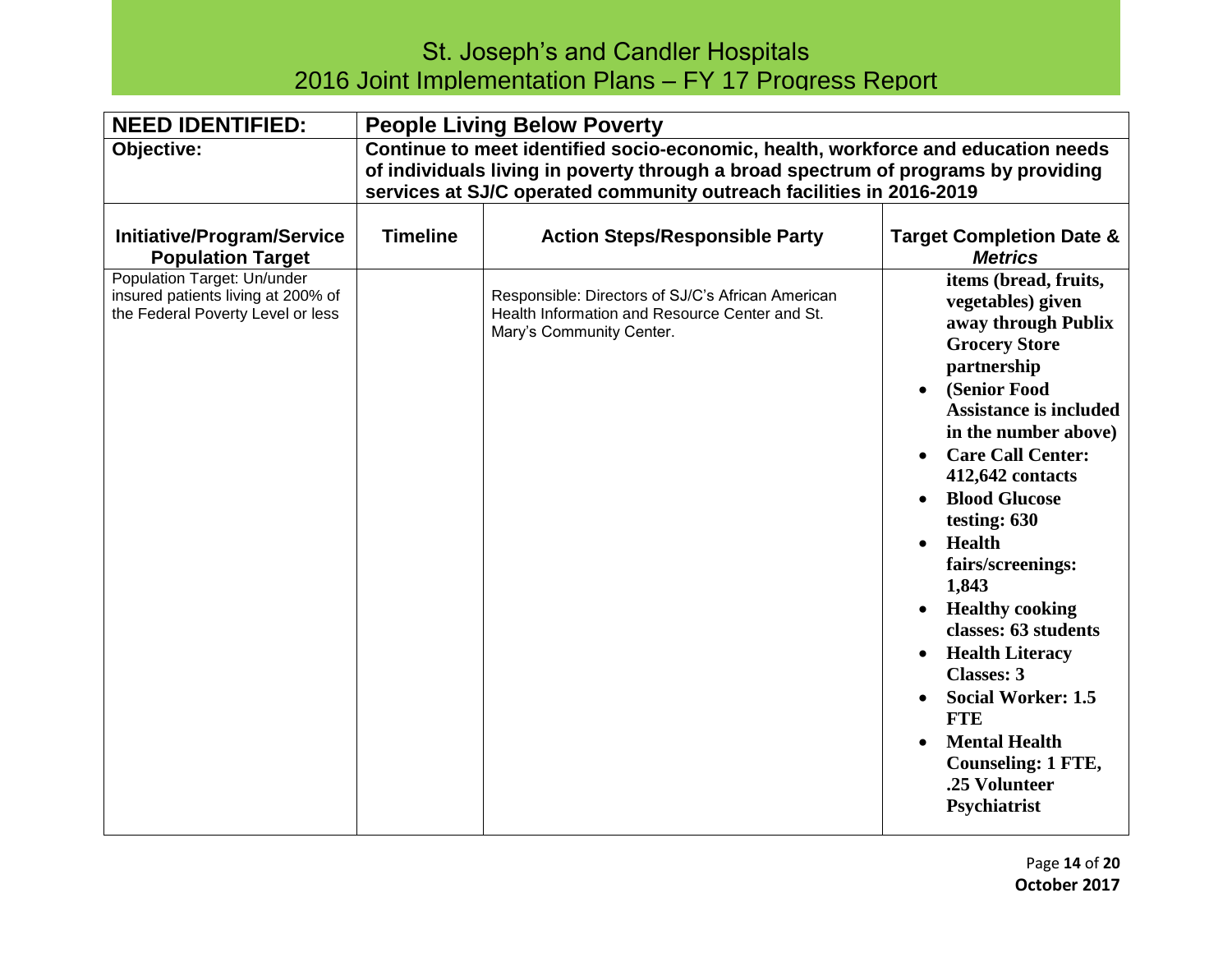| <b>NEED IDENTIFIED:</b>                                                                                                                                             | <b>People Living Below Poverty</b>                                                                                                                                                                                                              |                                                                                                                                                                                                                                                                                                                                                                                                                                                                                               |                                                                                                                                                                                                                                                                                                                                                                                                                                                 |
|---------------------------------------------------------------------------------------------------------------------------------------------------------------------|-------------------------------------------------------------------------------------------------------------------------------------------------------------------------------------------------------------------------------------------------|-----------------------------------------------------------------------------------------------------------------------------------------------------------------------------------------------------------------------------------------------------------------------------------------------------------------------------------------------------------------------------------------------------------------------------------------------------------------------------------------------|-------------------------------------------------------------------------------------------------------------------------------------------------------------------------------------------------------------------------------------------------------------------------------------------------------------------------------------------------------------------------------------------------------------------------------------------------|
| Objective:                                                                                                                                                          | Continue to meet identified socio-economic, health, workforce and education needs<br>of individuals living in poverty through a broad spectrum of programs by providing<br>services at SJ/C operated community outreach facilities in 2016-2019 |                                                                                                                                                                                                                                                                                                                                                                                                                                                                                               |                                                                                                                                                                                                                                                                                                                                                                                                                                                 |
| <b>Initiative/Program/Service</b><br><b>Population Target</b>                                                                                                       | <b>Timeline</b>                                                                                                                                                                                                                                 | <b>Action Steps/Responsible Party</b>                                                                                                                                                                                                                                                                                                                                                                                                                                                         | <b>Target Completion Date &amp;</b><br><b>Metrics</b>                                                                                                                                                                                                                                                                                                                                                                                           |
| <b>Status Report</b>                                                                                                                                                |                                                                                                                                                                                                                                                 | In FY 18, will set goal to increase total contacts in<br>these services (FY 17: 6,144) by 5%. This will<br>exclude Care Call Center which will be<br>discontinued in FY 18                                                                                                                                                                                                                                                                                                                    |                                                                                                                                                                                                                                                                                                                                                                                                                                                 |
| Goal 3: Assists in the<br>development of workforce skills<br>Population Target: Un/under<br>insured patients living at 200% of<br>the Federal Poverty Level or less | Ongoing                                                                                                                                                                                                                                         | 1.) Provide computer classes to learn<br>computer basics including internet use and<br>competency in relevant computer<br>programs including Microsoft programs<br>2.) Assist clients in completing on-line and<br>paper employment applications<br>3.) Provide internet surfing center<br>4.) Provide resume, job application and job<br>search assistance<br>Responsible: Directors of SJ/C's African American<br>Health Information and Resource Center and St.<br>Mary's Community Center | <b>July 2016</b><br>• Number of clients<br>assisted<br>○ Computer classes<br>provided<br>$\circ$ Job applications<br>completed quarterly<br>o Number of clients<br>utilizing surfing centers<br>for workforce<br>computing<br><b>FY17 Outcomes</b><br><b>Computer Classes: 872</b><br>contacts<br><b>Internet Surfing Center: 5,369</b><br>contacts<br><b>SMCC Workforce Assistance:</b><br>498 people assisted, 67 people<br>gained employment |
| <b>Status Report</b>                                                                                                                                                |                                                                                                                                                                                                                                                 | In FY 18, will set goal to increase total contacts in<br>these services (FY 17: 6,739) by 5%.                                                                                                                                                                                                                                                                                                                                                                                                 |                                                                                                                                                                                                                                                                                                                                                                                                                                                 |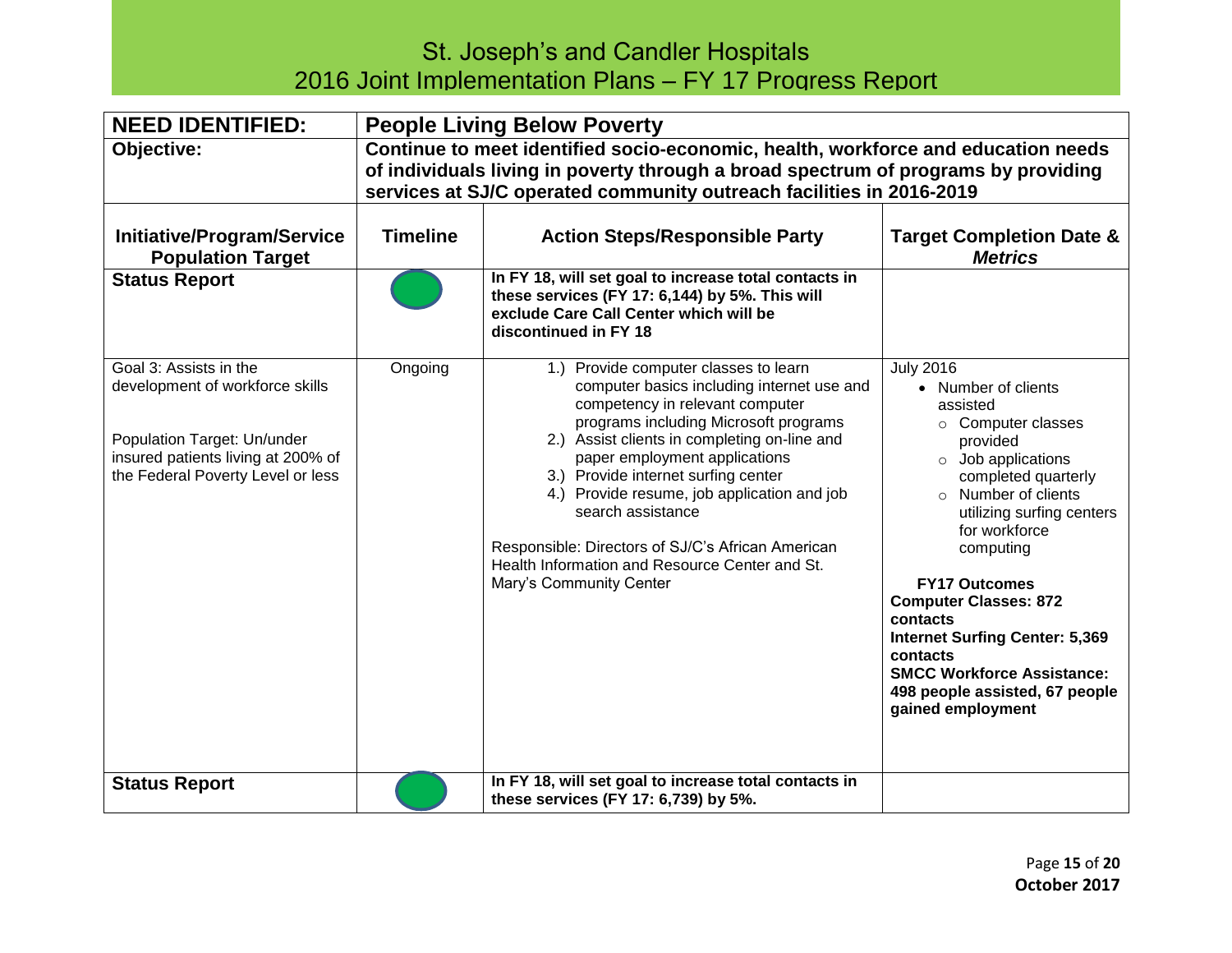### **NEEDS IDENTIFIED WHICH ST. JOSEPH'S/CANDLER WILL NOT ADDRESS DIRECTLY**

St. Joseph's/Candler provides many community benefit and community building programs that address the health and social determinants of health throughout Chatham County and the surrounding communities. Chatham County is fortunate to have a large number of health and social service agencies who work individually and collectively to provide services, programs and support for the county residents. To that end, St. Joseph's/Candler will not address some of the needs identified in the 2016 assessment because: (1) SJ/C addresses the need, but currently has no plans to expand services, (2) Other providers are already addressing the needs and (3) The need identified is beyond the scope of SJ/C. Despite the Systems decision not to directly address the need, SJ/C will periodically re-evaluate the needs not being addressed to determine if in-kind contributions or other support can be provided to organizations addressing the need. Additionally, SJ/C will continue to participate on community organization/agency board and collaborations which are addressing the need or, if not currently participating, may seek opportunities to participate and provide general assistance as needed, such as participating in a health fair, workshop, education session or other venue sponsored by a group addressing the need.

| <b>NEED IDENTIFIED</b>                            | <b>REASON THE NEED IS NOT ADDRESSED</b>                                                                                                                                                                                                                                                                                                                                                                                                                                                                                                                | <b>OTHER PROVIDER(S)</b><br><b>ADDRESSING THE NEED</b>                                                                                                            |
|---------------------------------------------------|--------------------------------------------------------------------------------------------------------------------------------------------------------------------------------------------------------------------------------------------------------------------------------------------------------------------------------------------------------------------------------------------------------------------------------------------------------------------------------------------------------------------------------------------------------|-------------------------------------------------------------------------------------------------------------------------------------------------------------------|
| <b>Access to Mental Health</b><br><b>Services</b> | Need addressed by another provider; beyond scope of SJ/C<br>SJ/C operates Johnny's Bridges to Hope Program to<br>support caregivers who have family members with<br>mental health diagnosis. This service was not identified<br>as a significant need in the evaluation process, but<br>SJ/C received request to help with this service in 2015.<br>SJ/C offers Mental Health Counseling Services as part<br>of St. Mary's Health Clinic and those statistics are<br>included in the "People Living Below Poverty" section<br>of needs being addressed | Gateway Behavioral Health<br><b>Chatham County Safety Net</b>                                                                                                     |
| Aids Prevalence Rate                              | Need addressed by other provider<br>SJ/C collaborates with other providers to offer testing a                                                                                                                                                                                                                                                                                                                                                                                                                                                          | <b>Chatham County Health</b><br>Department                                                                                                                        |
| Affordable Dental Care                            | Need addressed by another provider<br>SJ/C refers community members to other providers<br>through referral programs at all of SJ/C outreach<br>centers and through SJ/C's Care Call Center                                                                                                                                                                                                                                                                                                                                                             | J.C. Lewis' Peter Brassler Dental<br>$\bullet$<br>Clinic (homeless population)<br>Curtis V. Cooper Primary Care<br>$\bullet$<br>The Children's Free Dental Clinic |
| Chatham County Income Per<br>Capita               | Beyond scope of SJ/C                                                                                                                                                                                                                                                                                                                                                                                                                                                                                                                                   |                                                                                                                                                                   |
| <b>Education Needs Including:</b>                 | Beyond scope of SJ/C                                                                                                                                                                                                                                                                                                                                                                                                                                                                                                                                   | Chatham Savannah Public School<br>$\bullet$                                                                                                                       |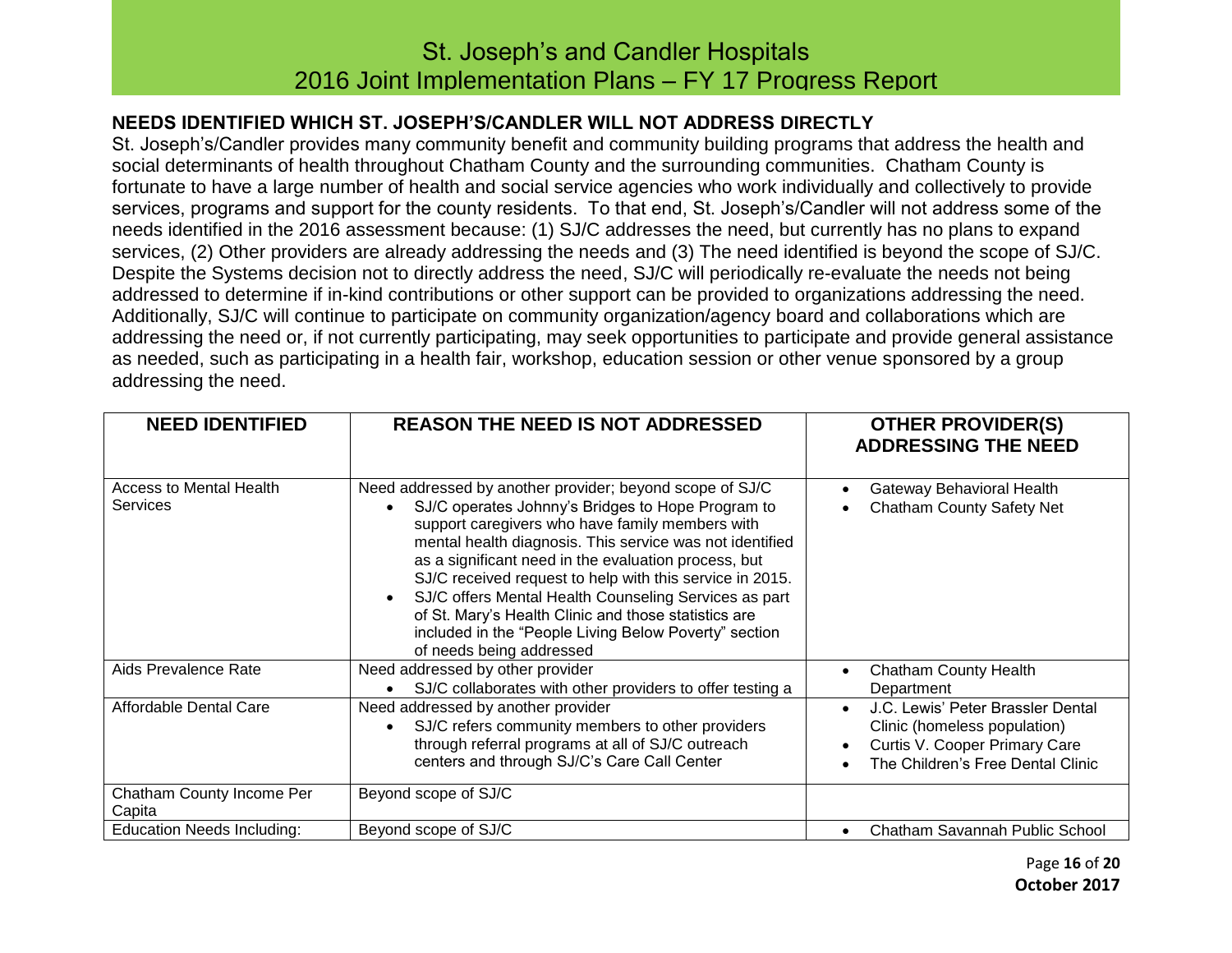| <b>NEED IDENTIFIED</b>                                                                                                                                                                                                                                               | <b>REASON THE NEED IS NOT ADDRESSED</b>                                                                                                                                                                                                                                                                                                                                                                                        | <b>OTHER PROVIDER(S)</b><br><b>ADDRESSING THE NEED</b>                                                                                                                   |
|----------------------------------------------------------------------------------------------------------------------------------------------------------------------------------------------------------------------------------------------------------------------|--------------------------------------------------------------------------------------------------------------------------------------------------------------------------------------------------------------------------------------------------------------------------------------------------------------------------------------------------------------------------------------------------------------------------------|--------------------------------------------------------------------------------------------------------------------------------------------------------------------------|
| • Engaging Students, Parents<br>and the Community in<br><b>Student Education</b><br>• Reading on Grade Level<br>• Student-to-Teacher Ratio<br>• School Displine                                                                                                      | SJ/C SMCC operates pre-k program, but needs<br>$\bullet$<br>identified are outside the scope of program objectives.<br>Reading on grade level are specific indicators<br>measured in the 4 <sup>th</sup> and 8 <sup>th</sup> grade                                                                                                                                                                                             | System                                                                                                                                                                   |
| Directory of Health and Social<br><b>Resources</b>                                                                                                                                                                                                                   | Need addressed by other organization<br>SJ/C operates the Care Call Center, a physician<br>referral service which also refers callers to social<br>service agencies. This service is offered to anyone who<br>chooses to access it.<br>SJ/C's SMCC and AAHIRC provide referrals services,<br>but does not offer a directory of those services as<br>referrals are specific to the unique need of the<br>client/patient served. | United Way, 211 Directory                                                                                                                                                |
| Legal Support                                                                                                                                                                                                                                                        | Beyond scope of SJ/C                                                                                                                                                                                                                                                                                                                                                                                                           | <b>GA Legal Aid</b><br>$\bullet$                                                                                                                                         |
| Opioid Abuse                                                                                                                                                                                                                                                         | Need addressed by other organization                                                                                                                                                                                                                                                                                                                                                                                           | Gateway Behavioral Health<br>$\bullet$<br>Recovery Place of Savannah                                                                                                     |
| Quality of Life Needs Including:<br><b>Violent Crime Rate</b><br>$\bullet$<br><b>Workers Commuting by</b><br><b>Public Transportation</b><br>Miles of Safe,<br>Pedestrian-Friendly<br>Transporation<br>Recidivism Rate for<br>Juvenile and Adult<br><b>Offenders</b> | Beyond scope of SJ/C                                                                                                                                                                                                                                                                                                                                                                                                           | <b>Invest Health Savannah</b><br>$\bullet$<br><b>Healthy Savannah</b><br>Juvenile Court System<br>Savannah-Chatham Metropolitan<br>$\bullet$<br><b>Police Department</b> |
| <b>STD Incidence Rate</b>                                                                                                                                                                                                                                            | Need addressed by other provider                                                                                                                                                                                                                                                                                                                                                                                               | <b>Chatham County Health</b><br>$\bullet$<br>Department                                                                                                                  |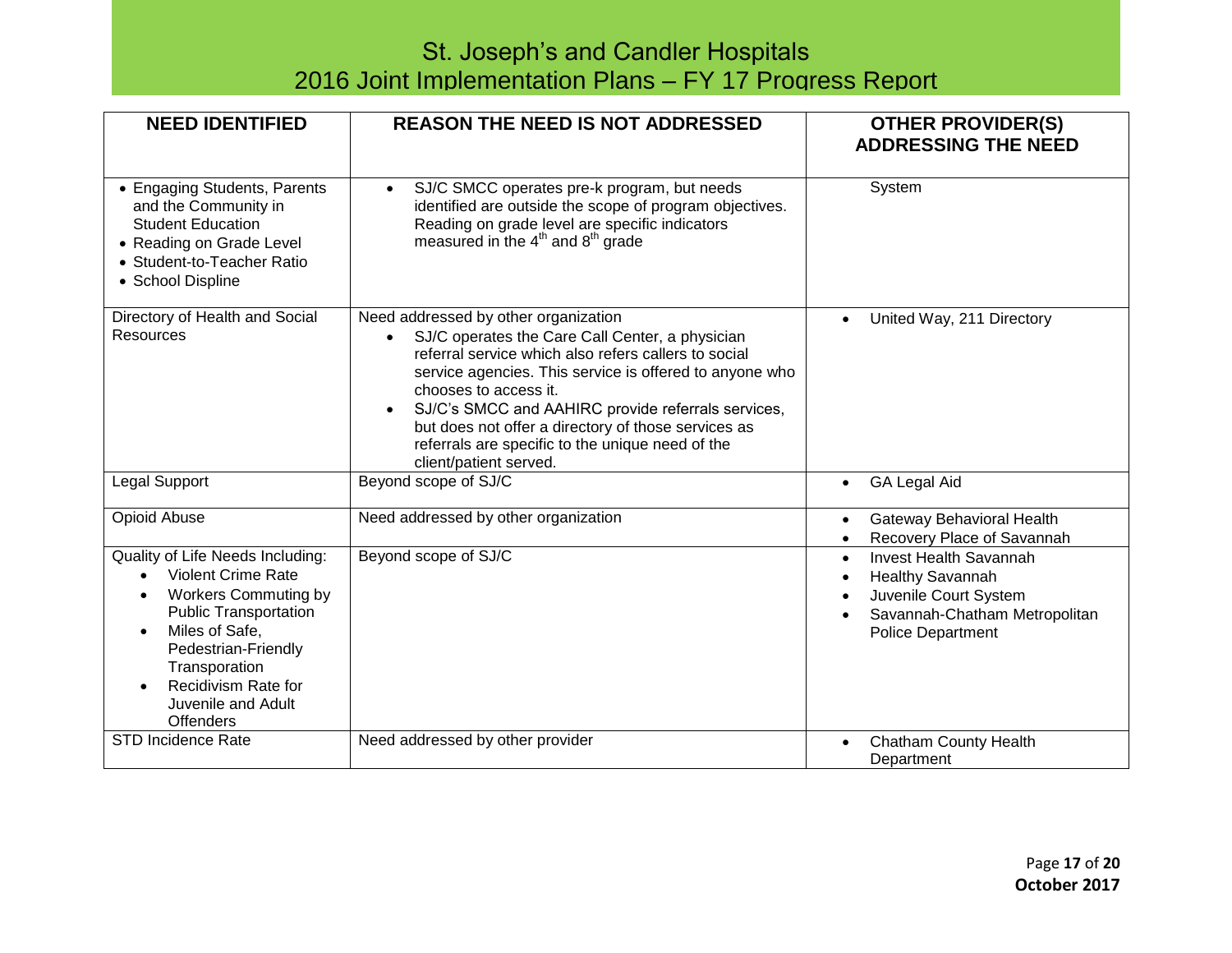### **KEY COLLABORATIVES IN CHATHAM COUNTY**

#### **United Way of the Coastal Empire**

#### [www.uwce.org](http://www.uwce.org/)

The mission of United Way of the Coastal Empire (UWCE) is to improve lives by mobilizing the caring power of communities. Through partnerships, long-term planning and wise investment of donor contributions, United Way supports community programs and services within four impact areas.

#### Four Impact Areas

- Education & Youth Development
- $\triangleright$  Economic Independence
- $\triangleright$  Health & Wellness
- $\triangleright$  Basic Human Needs

#### **Savannah-Chatham Community Indicators Coalition**

### <http://www.uwce.org/our-work/community-indicators/>

Over the past few years there has been a growing awareness of the need to integrate community indicators and performance measurement efforts at the community level. The intention is to better assess the position and progress of communities' quality of life and to better engage the communities' citizens and stakeholders. The sponsors of the Savannah-Chatham Community Indicators Coalition have a shared responsibility for assessment, planning, evaluation, and accountability for policy change and systems change over time.

### **Chatham County Safety Net Planning Council (CCSNPC)**

#### [www.chathamsafetynet.org](http://www.chathamsafetynet.org/)

The CCSNPC serves as a countywide planning group for healthcare. It was created in 2004 to improve the efficiency and effectiveness of the local healthcare delivery system, to advise regarding healthcare trends, and to assist the County Commissioners in better meeting the healthcare needs of uninsured and underinsured constituents. Since 2006, the Council has provided an annual evaluation to assess needs and trends and to identify key existing resources and gaps in the Community's healthcare delivery system. This evaluation is based on voluntary submission of data from the provider partners and publicly available data on population and policies affecting healthcare.

The CCSNPC Provider Network is composed of both primary care providers and other agencies which support the delivery of healthcare.

Key CCSNPC Health Care Providers

- Chatham C.A.R.E. Center Chatham County Health Department Ryan White Clinic
- Curtis V. Cooper Primary Healthcare (CVCPHC) Federally Qualified Health Center
- J.C. Lewis Primary Healthcare Center (JCLPHCC) Federally Qualified Health Center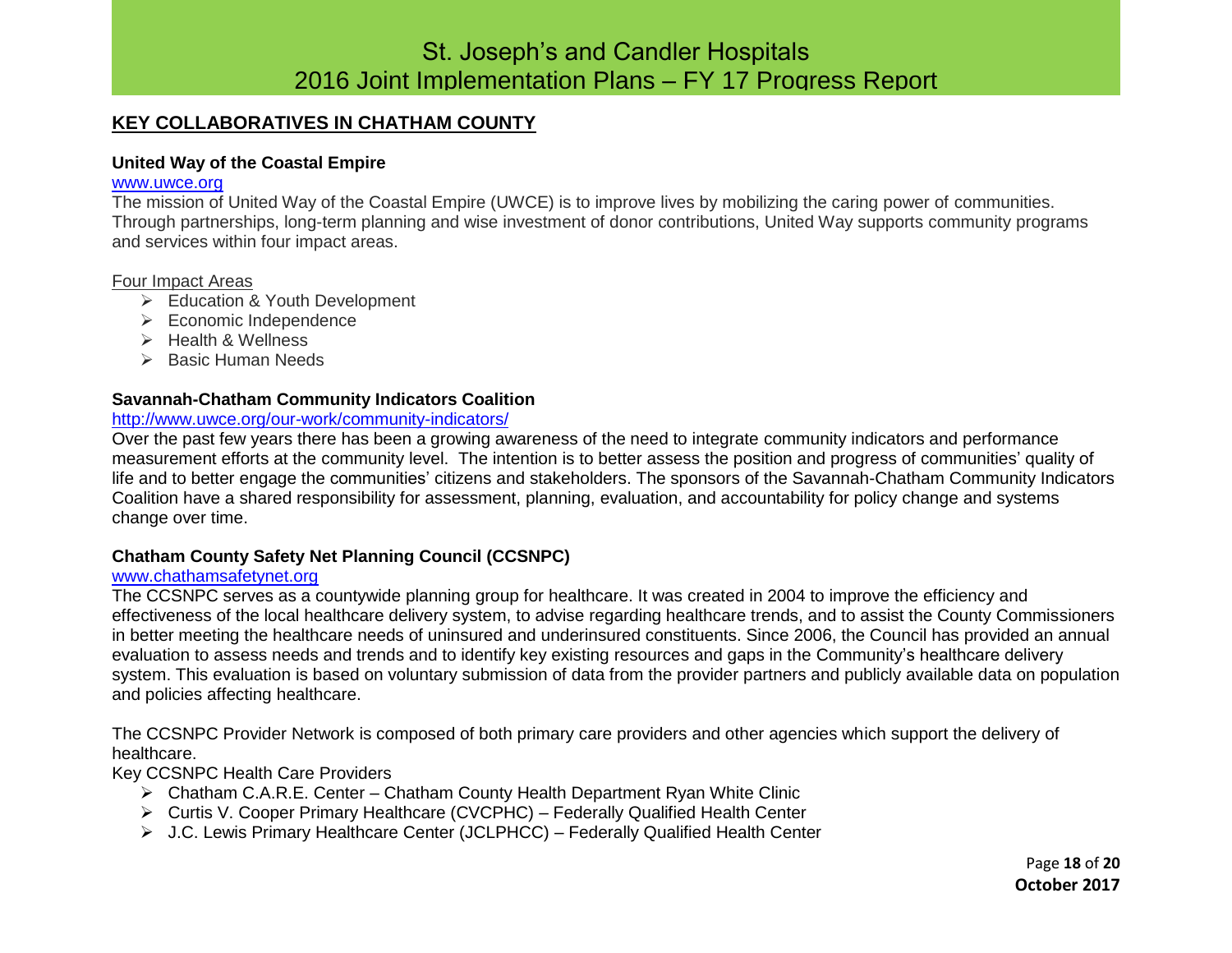- $\triangleright$  MedBank Foundation Prescription Assistance Program
- SJ/C Good Samaritan (GS) Volunteer Medicine Clinic
- $\triangleright$  SJ/C St. Mary's Health Center (SM) Volunteer Medicine Clinic
- $\triangleright$  Memorial health Emergency Department
- $\triangleright$  St. Joseph's/Candler Health System Emergency Departments

### **Healthy Savannah, Inc.**

#### [www.healthysavannah.org](http://www.healthysavannah.org/)

Healthy Savannah is dedicated to making Savannah a healthier place to live. Healthy Savannah leads and supports healthy lifestyles in Savannah by:

- $\triangleright$  Creating an environment that makes a healthy choice an easy choice,
- $\triangleright$  Building a collaborative network that identifies and shares resources,
- $\triangleright$  Collecting and disseminating information,
- $\triangleright$  Promoting best practices and implementing innovative programs, and
- $\triangleright$  Advocating for effective policies.

### **Step-Up Savannah, Inc.**

#### [www.stepupsavannah.org](http://www.stepupsavannah.org/)

Step Up Savannah, Inc., a collaborative of organizations, businesses, and government agencies, seeks to move families toward economic self sufficiency.

#### Three Focus Areas

- $\triangleright$  Workforce development and jobs
- $\triangleright$  Wealth building and financial understanding
- $\triangleright$  Work supports

### **Chatham-Savannah Youth Futures Authority (YFA)**

### [www.youthfutures.com](http://www.youthfutures.com/)

The Chatham-Savannah Youth Futures Authority (YFA) is a state legislated authority serving as the collaborative for addressing issues relevant to children, youth and families in Chatham County. The collaborative is comprised of representatives from city, county and state government, the local board of education, more than 20 health and human service providers with a focus on children, youth and families, the United Way of the Coastal Empire, faith community, area businesses, and neighborhoods.

### **OTHER HEALTH PROVIDERS**

#### *Chatham County Health Department*

Health care services and wellness programs for Adults, Children, and Women's Health are available through the Georgia Department

Page **19** of **20 October 2017**